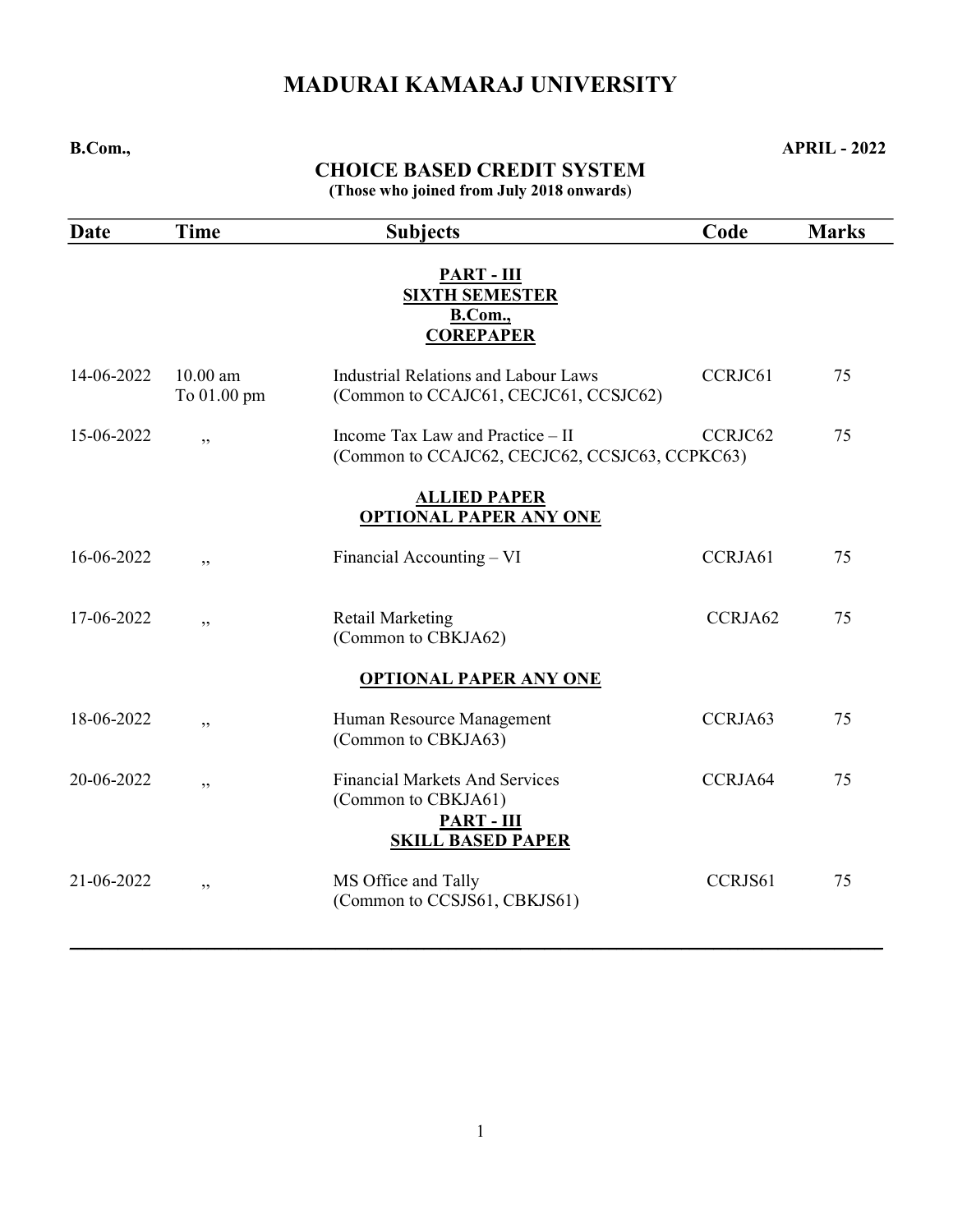| Date       | <b>Time</b>               | <b>Subjects</b>                                                                      | Code    | <b>Marks</b> |
|------------|---------------------------|--------------------------------------------------------------------------------------|---------|--------------|
|            |                           | $PART - III$<br><b>B.Com., (COMPUTER APPLICATIONS)</b><br><b>CORE PAPER</b>          |         |              |
| 14-06-2022 | $10.00$ am<br>To 01.00 pm | Industrial Relations and Labour<br>Laws<br>(Common to CCRJC61, CECJC61, CCSJC62)     | CCAJC61 | 75           |
| 15-06-2022 | , ,                       | Income Tax law And Practice – II<br>(Common to CCRJC62, CECJC62, CCSJC63, CCPKC63)   | CCAJC62 | 75           |
| 16-06-2022 | ,,                        | Fundamentals of Internet & Web<br>Technologies                                       | CCAJC63 | 75           |
|            |                           | <b>PART - IV</b><br><b>SKILL BASED SUBJECT</b>                                       |         |              |
| 17-06-2022 | ,,                        | $E -$ Commerce                                                                       | CCAJS61 | 75           |
|            |                           | $PART - III$<br><b>B.Com., (E - COMMERCE)</b><br><b>CORE PAPER (PART - III)</b>      |         |              |
| 14-06-2022 | , ,                       | <b>Industrial Relations and Labour Laws</b><br>(Common to CCRJC61, CCAJC61, CCSJC62) | CECJC61 | 75           |
| 15-06-2022 | ,,                        | Income Tax Law and Practice - II<br>(Common to CCRJC62, CCAJC62, CCSJC63, CCPKC63)   | CECJC62 | 75           |
| 16-06-2022 | ,,                        | Internet & E-Commerce                                                                | CECJC63 | 75           |
|            |                           | <b>PART - IV</b><br><b>SKILL BASED SUBJECT</b>                                       |         |              |
| 17-06-2022 | ,,                        | Marketing communication                                                              | CECJS61 | 75           |
| 18-06-2022 | ,,                        | Web Technologies in $E$ – Commerce                                                   | CECJS62 | 75           |
|            |                           |                                                                                      |         |              |

 $\mathcal{L}_\mathcal{L} = \mathcal{L}_\mathcal{L} = \mathcal{L}_\mathcal{L} = \mathcal{L}_\mathcal{L} = \mathcal{L}_\mathcal{L} = \mathcal{L}_\mathcal{L} = \mathcal{L}_\mathcal{L} = \mathcal{L}_\mathcal{L} = \mathcal{L}_\mathcal{L} = \mathcal{L}_\mathcal{L} = \mathcal{L}_\mathcal{L} = \mathcal{L}_\mathcal{L} = \mathcal{L}_\mathcal{L} = \mathcal{L}_\mathcal{L} = \mathcal{L}_\mathcal{L} = \mathcal{L}_\mathcal{L} = \mathcal{L}_\mathcal{L}$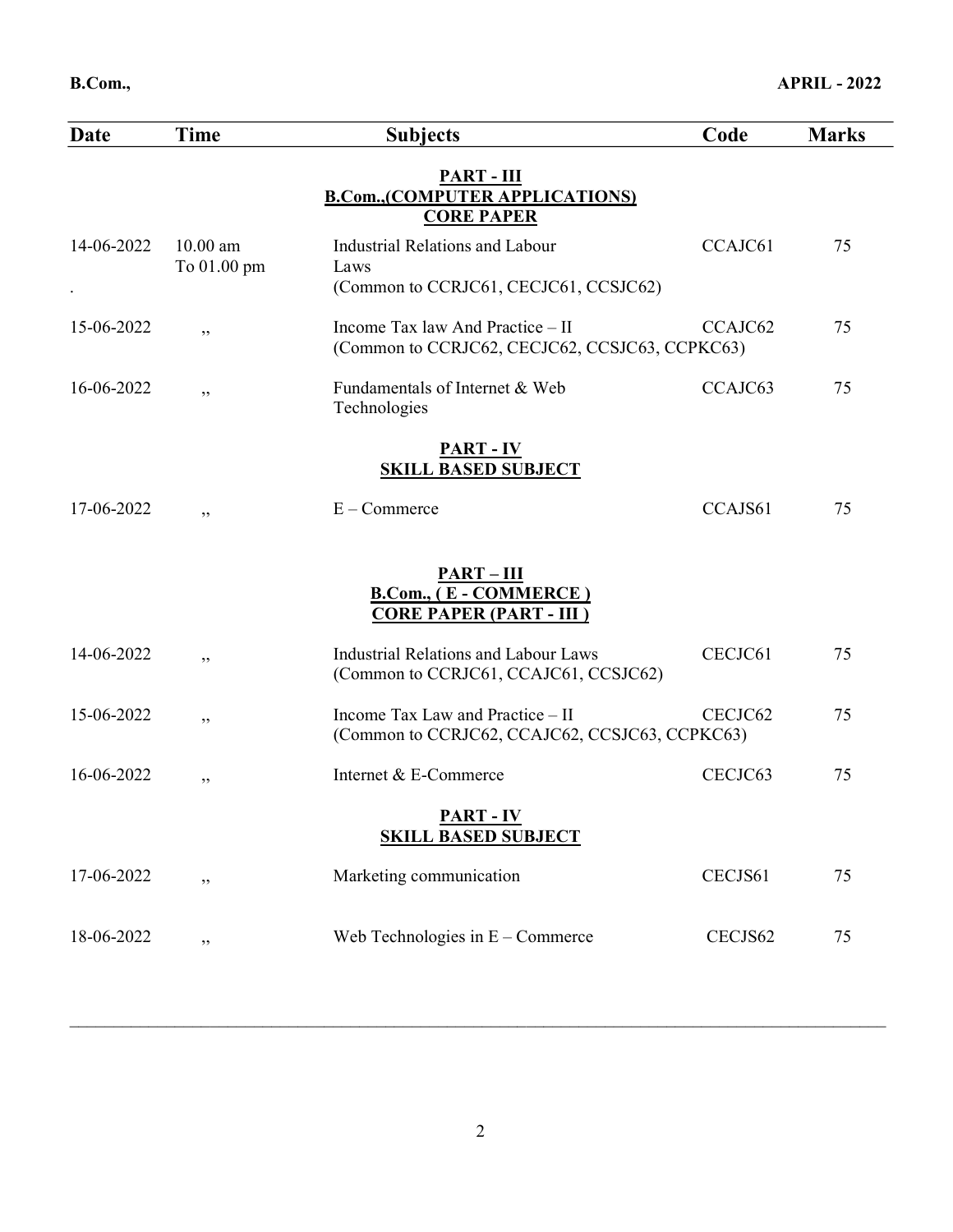| Date       | <b>Time</b>                | <b>Subjects</b>                                                                      | Code    | <b>Marks</b> |
|------------|----------------------------|--------------------------------------------------------------------------------------|---------|--------------|
|            |                            | <b>PART - III</b><br><b>B.Com., (BANKING)</b><br><b>CORE PAPER</b>                   |         |              |
| 14-06-2022 | $.10.00$ am<br>To 01.00 pm | <b>Entrepreneurship Development</b>                                                  | CBKJC61 | 75           |
| 15-06-2022 | ,,                         | <b>Management Accounting</b>                                                         | CBKJC62 | 75           |
|            |                            | <b>ALLIED PAPER</b><br><b>OPTIONAL PAPER ANY ONE</b>                                 |         |              |
| 20-06-2022 | , ,                        | <b>Financial Markets and Services</b><br>(Common to CCRJA64)                         | CBKJA61 | 75           |
| 17-06-2022 | ,,                         | <b>Retail Marketing</b><br>(Common to CCRJA62)<br><b>OPTIONAL PAPER ANY ONE</b>      | CBKJA62 | 75           |
| 18-06-2022 | ,,                         | Human Resource Management<br>(Common to CCRJA63)                                     | CBKJA63 | 75           |
| 16-06-2022 | ,,                         | <b>Sales Force Management</b>                                                        | CBKJA64 | 75           |
|            |                            | <b>PART - IV</b><br><b>SKILL BASED SUBJECT</b>                                       |         |              |
| 21-06-2022 | , ,                        | MS Office and Tally<br>(Common to CCRJS61, CCSJS61)<br>$PART - III$                  | CBKJS61 | 75           |
|            |                            | <b>B.Com., (CORPORATE SECRETARYSHIP)</b><br><b>CORE PAPER</b>                        |         |              |
| 16-06-2022 | ,,                         | Financial Accounting – VI<br>(Common to CCPKC61)                                     | CCSJC61 | 75           |
| 14-06-2022 | ,,                         | <b>Industrial Relations and Labour Laws</b><br>(Common to CCRJC61, CCAJC61, CECJC61) | CCSJC62 | 75           |
| 15-06-2022 | ,,                         | Income Tax Law and Practice - II<br>(Common to CCRJC62, CCAJC62, CECJC62, CCPKC63)   | CCSJC63 | 75           |
| 17-06-2022 | , ,                        | Human Resource Management<br><b>PART - IV</b>                                        | CCSJC64 | 75           |
|            |                            | <b>SKILL BASED SUBJECT</b>                                                           |         |              |
| 21-06-2022 | ,,                         | MS Office and Tally<br>(Common to CCRJS61, CBKJS61)                                  | CCSJS61 | 75           |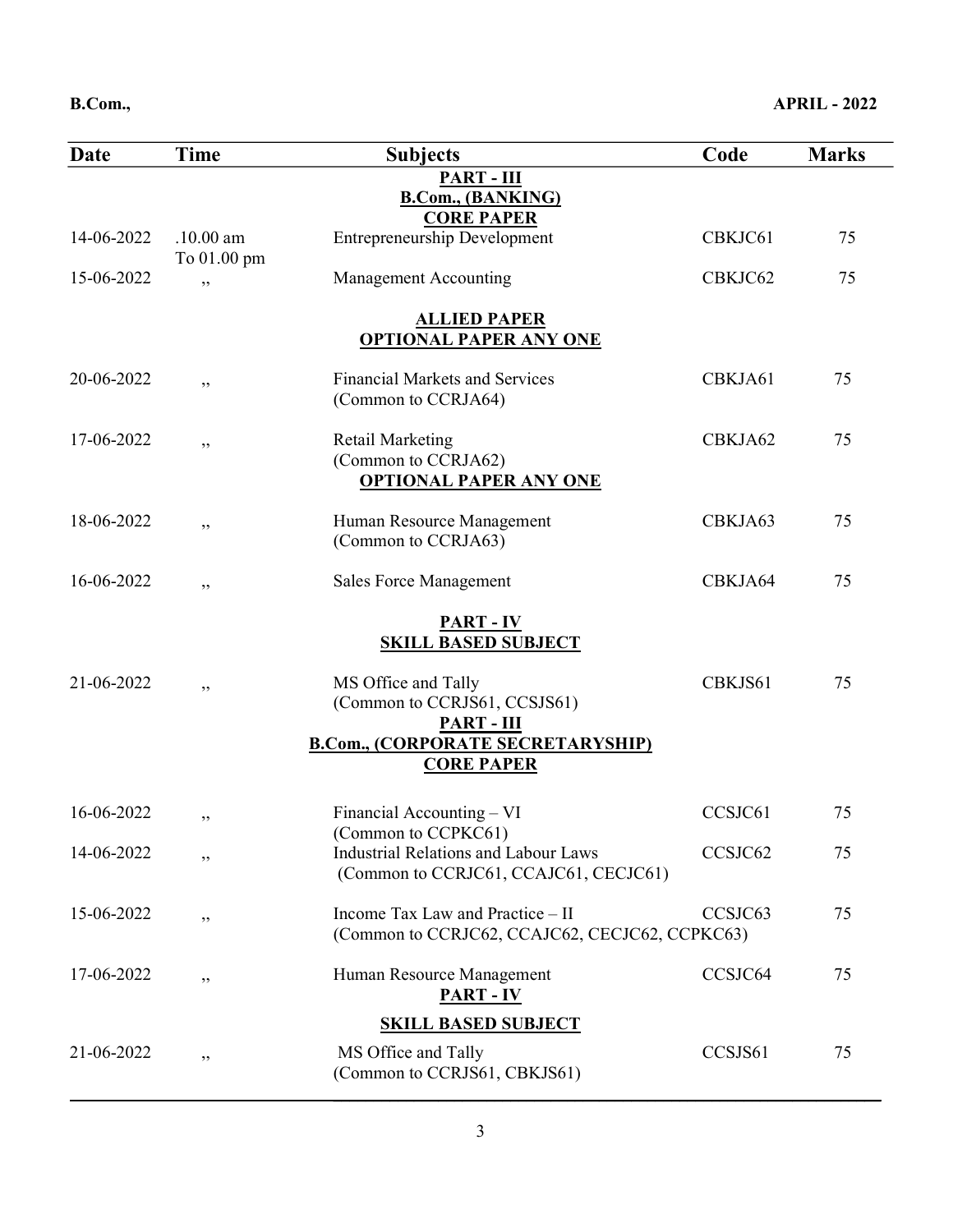| Date       | Time                               | <b>Subjects</b>                                                                    | Code    | <b>Marks</b> |
|------------|------------------------------------|------------------------------------------------------------------------------------|---------|--------------|
|            |                                    | <b>PART - III</b><br>B.Com., (PROFESSIONAL ACCOUNTING)<br><b>CORE PAPER</b>        |         |              |
| 16-06-2022 | $.10.00 \text{ am}$<br>To 01.00 pm | Financial Accounting – VI<br>(Common to CCSKC61)                                   | CCPKC61 | 75           |
| 14-06-2022 | , ,                                | Business Laws - II                                                                 | CCPKC62 | 75           |
| 15-06-2022 | , ,                                | Income Tax Law and Practice - II<br>(Common to CCRJC62, CCAJC62, CECJC62, CCSJC63) | CCPKC63 | 75           |
|            |                                    | <b>PART - IV</b><br><b>SKILL BASED SUBJECT</b>                                     |         |              |
| 18-06-2022 | ,,                                 | MS Office & Accounting Package - Theory                                            | CCPKS61 | 75           |

\_\_\_\_\_\_\_\_\_\_\_\_\_\_\_\_\_\_\_\_\_\_\_\_\_\_\_\_\_\_\_\_\_\_\_\_\_\_\_\_\_\_\_\_\_\_\_\_\_\_\_\_\_\_\_\_\_\_\_\_\_\_\_\_\_\_\_\_\_\_\_\_\_\_\_\_\_\_\_\_\_\_\_\_\_\_\_\_\_\_\_\_\_\_\_\_\_\_\_\_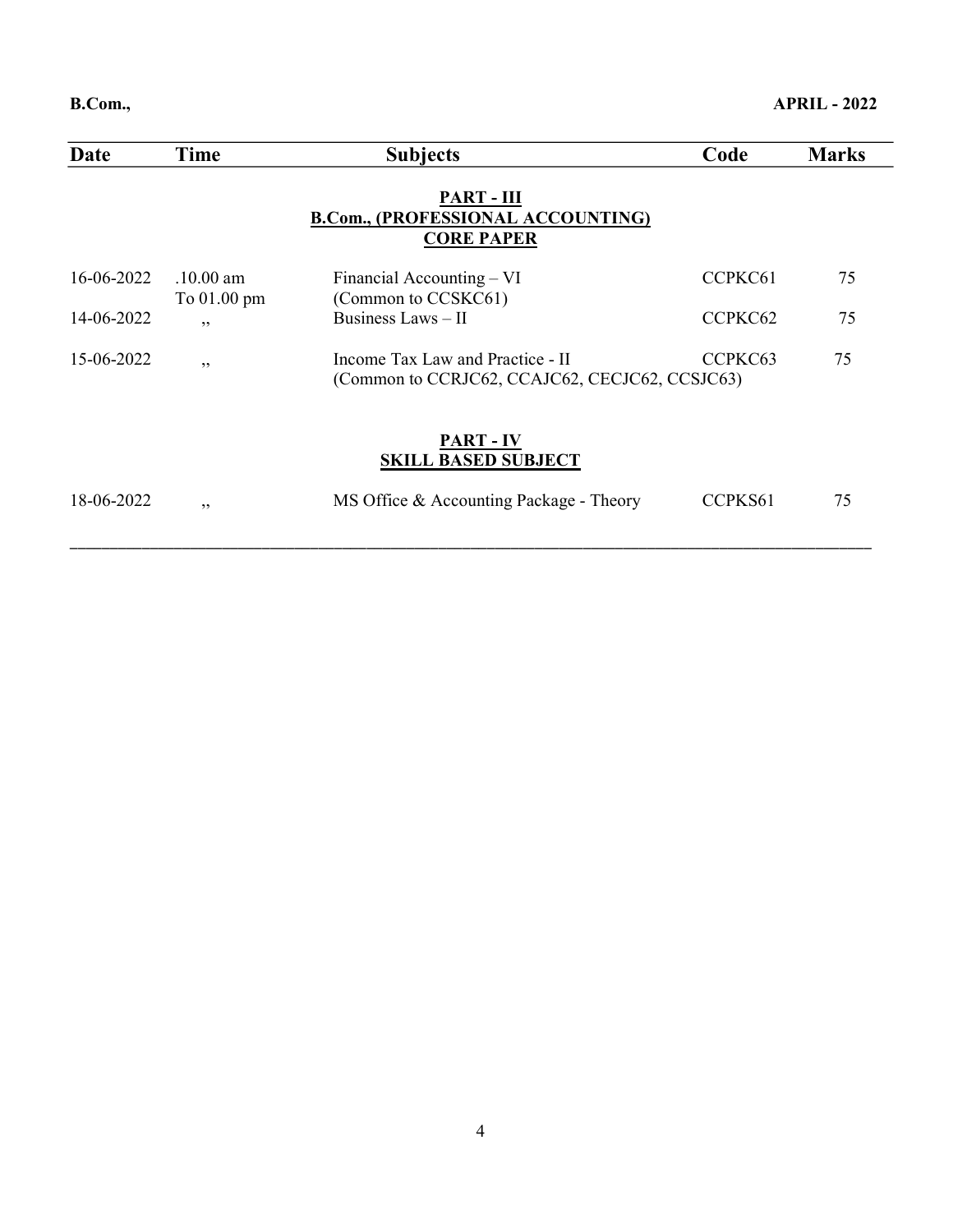#### CHOICE BASED CREDIT SYSTEM (Those who joined from July 2013 To July 2018)

| <b>Date</b> | <b>Time</b> | <b>Subjects</b>                                                  | Code    | <b>Marks</b> |
|-------------|-------------|------------------------------------------------------------------|---------|--------------|
|             |             |                                                                  |         |              |
|             |             | <b>PART - III</b><br><b>SIXTH SEMESTER</b>                       |         |              |
|             |             | <b>CORE PAPER (PART - III)</b>                                   |         |              |
| 14-06-2022  | $10.00$ am  | Labour Laws                                                      | CCRDC61 | 75           |
|             | To 01.00 pm | (Common to CCADC61, CECDC61)                                     |         |              |
| 15-06-2022  | , ,         | Income Tax Law and Practice – II<br>(Common to CCADC62, CECDC62) | CCRDC62 | 75           |
|             |             | <b>ALLIED PAPER</b>                                              |         |              |
|             |             | <b>OPTIONAL PAPER ANY ONE</b>                                    |         |              |
| 17-06-2022  | , ,         | <b>Retail Marketing</b>                                          | CCRDA62 | 75           |
|             |             | <b>OPTIONAL PAPER ANY ONE</b>                                    |         |              |
|             |             |                                                                  |         |              |
| 18-06-2022  | , ,         | Human Research Management                                        | CCRDA63 | 75           |
|             |             |                                                                  |         |              |
|             |             | <b>SKILL BASED PAPER</b>                                         |         |              |
| 21-06-2022  | , ,         | Ms Office and Tally – Theory                                     | CCRDS61 | 75           |
|             |             |                                                                  |         |              |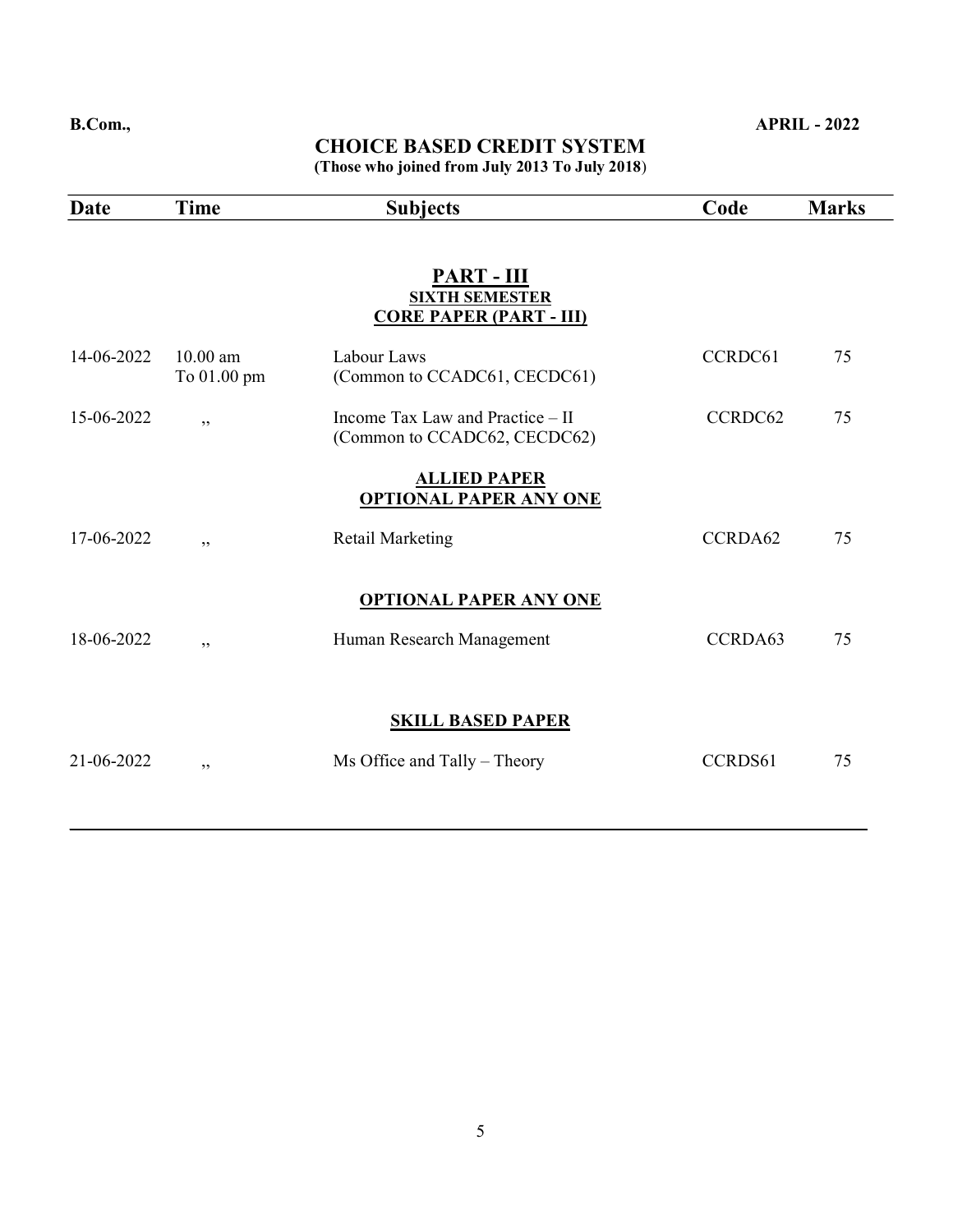## PART - III

| Date       | <b>Time</b>               | <b>Subjects</b>                                                              | Code    | <b>Marks</b> |
|------------|---------------------------|------------------------------------------------------------------------------|---------|--------------|
|            |                           | <b>B.Com., (COMPUTER APPLICATIONS)</b>                                       |         |              |
|            |                           | <b>CORE PAPER (PART - III)</b>                                               |         |              |
| 14-06-2022 | $10.00$ am<br>To 01.00 pm | Labour Laws<br>(Common to CCRDC61, CECDC61)                                  | CCADC61 | 75           |
| 15-06-2022 | ,,                        | Income Tax law And Practice - II<br>(Common to CCRDC62, CECDC62)             | CCADC62 | 75           |
| 16-06-2022 | ,,                        | Fundamentals Of Internet & Web<br>Technologies<br><b>SKILL BASED SUBJECT</b> | CCADC63 | 75           |
| 17-06-2022 | , ,                       | <b>Information Technology</b>                                                | CCADS61 | 75           |
|            |                           | <b>B.Com., (E-COMMERCE)</b>                                                  |         |              |
|            |                           | <b>CORE PAPER (PART - III)</b>                                               |         |              |
| 14-06-2022 | ,                         | Labour Laws<br>(Common to CCRDC61, CCADC61)                                  | CECDC61 | 75           |
| 15-06-2022 | , ,                       | Income Tax Law and Practice - II<br>(Common to CCRDC62, CCADC62)             | CECDC62 | 75           |
| 16-06-2022 | ,,                        | Internet & E-Commerce                                                        | CECDC63 | 75           |
|            |                           | <b>SKILL BASED SUBJECT</b>                                                   |         |              |
| 17-06-2022 | , ,                       | Marketing communication                                                      | CECDS61 | 75           |
| 18-06-2022 | , ,                       | Web Technologies in $E -$ Commerce                                           | CECDS62 | 75           |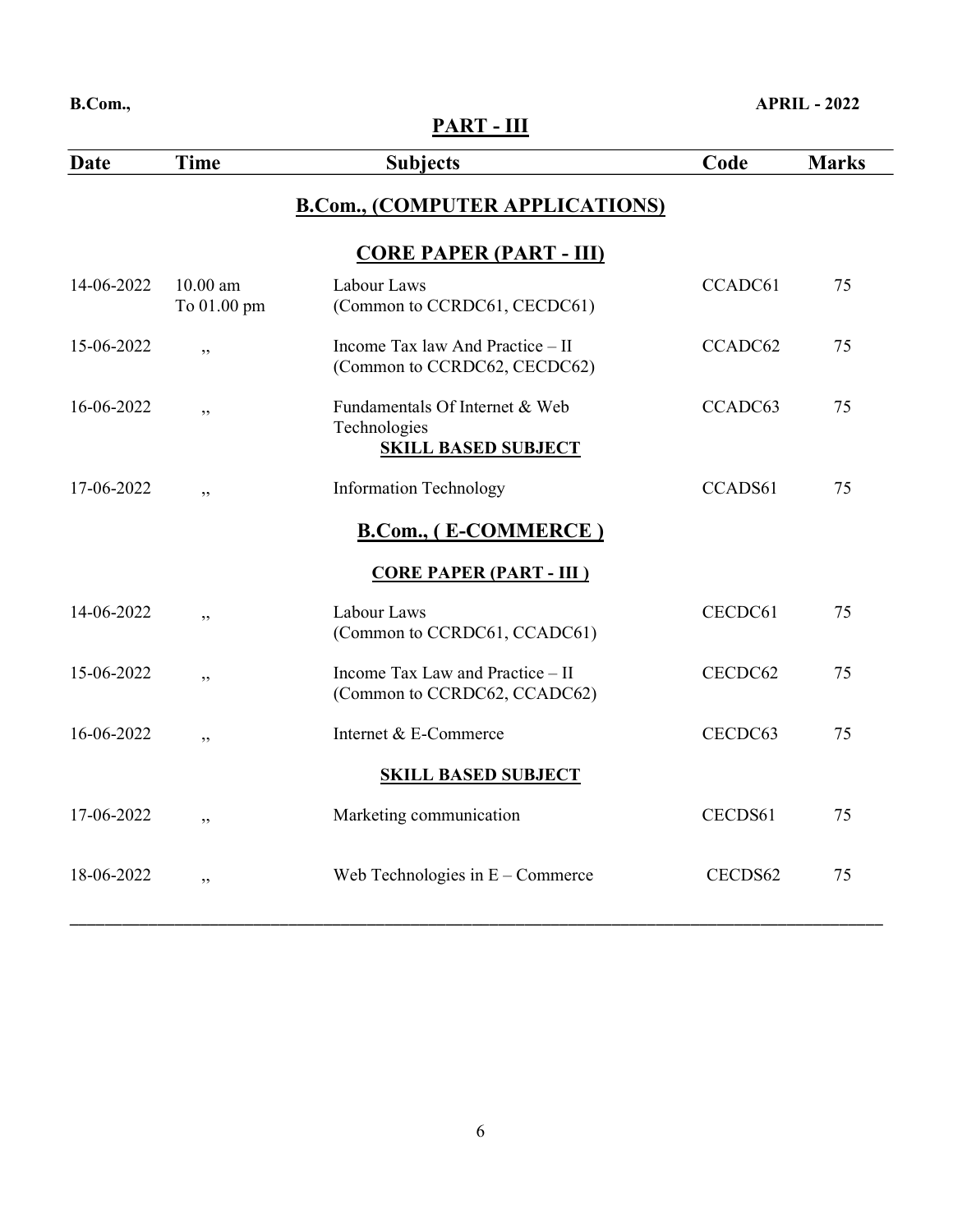(For those who joined in July 2008 To July 2013)

| Date       | <b>Time</b>               | <b>Subjects</b>                                                  | Code    | <b>Marks</b> |
|------------|---------------------------|------------------------------------------------------------------|---------|--------------|
|            |                           | <b>SIXTH SEMESTER</b><br><b>B.Com.</b> ,                         |         |              |
|            |                           | <b>CORE PAPER (PART - III)</b>                                   |         |              |
| 14-06-2022 | $10.00$ am<br>To 01.00 pm | Business Laws - II<br>(Common to CCA8C61, CEC8C61)               | CCR8C61 | 75           |
| 15-06-2022 | , ,                       | Income Tax Law and Practice – II<br>(Common to CCA8C62, CEC8C62) | CCR8C62 | 75           |
|            |                           | <b>ALLIED PAPER</b><br><b>OPTIONAL PAPER ANY ONE</b>             |         |              |
| 16-06-2022 | , ,                       | <b>Operations Research</b>                                       | CCR8A61 | 75           |
|            |                           | <b>OPTIONAL PAPER ANY ONE</b>                                    |         |              |
| 20-06-2022 | , ,                       | <b>Financial Markets And Services</b>                            | CCR8A64 | 75           |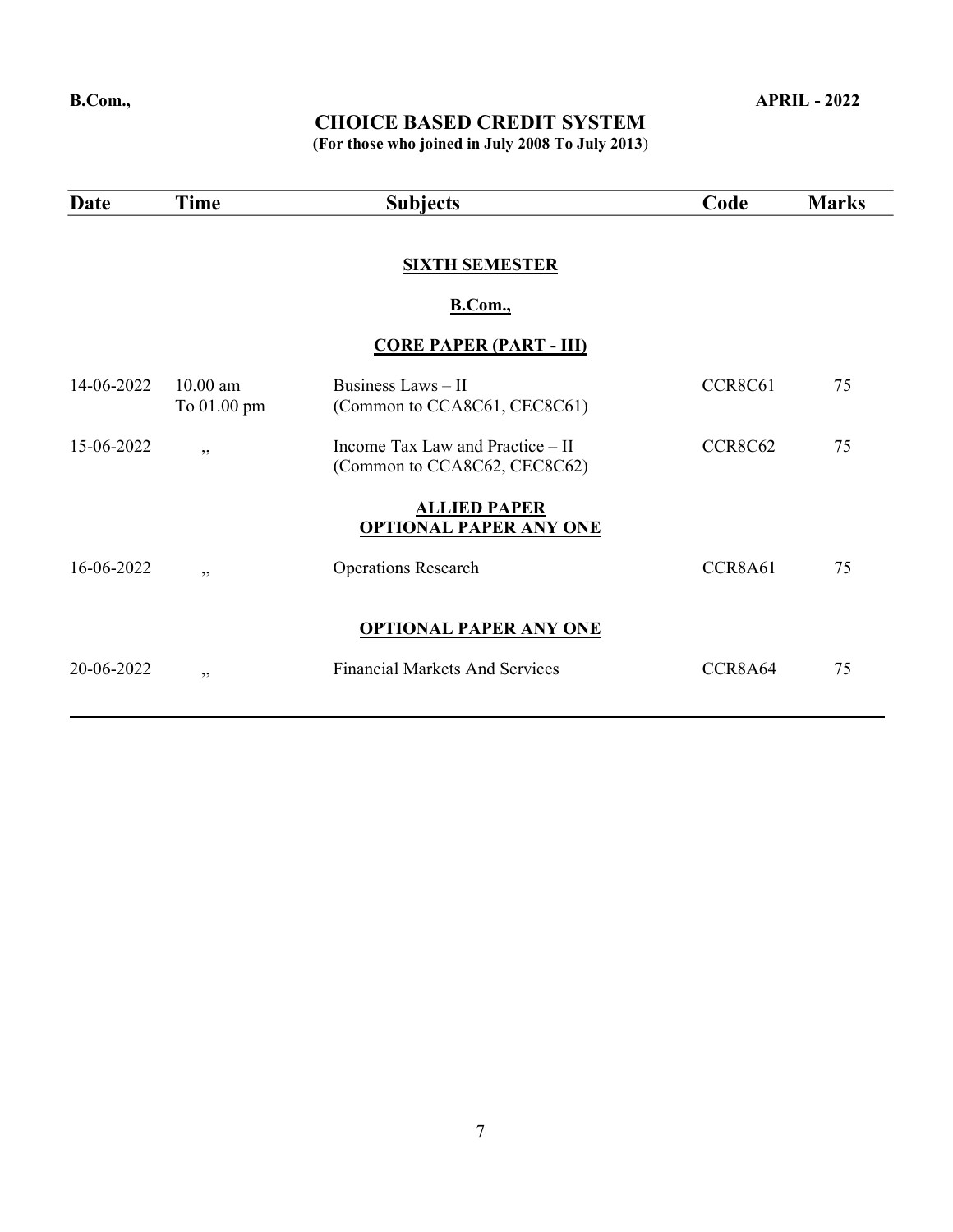| B.Com.,    |                          |                                                                  |                | <b>APRIL - 2022</b> |
|------------|--------------------------|------------------------------------------------------------------|----------------|---------------------|
|            |                          | PART - III                                                       |                |                     |
| Date       | <b>Time</b>              | <b>Subjects</b>                                                  | Code           | <b>Marks</b>        |
|            |                          | <b>B.Com., (COMPUTER APPLICATIONS)</b>                           |                |                     |
|            |                          | <b>CORE PAPER (PART III)</b>                                     |                |                     |
| 14-06-2022 | 10.00 am.<br>To 01.00 pm | Business Laws-Paper-II<br>(Common to CCR8C61, CEC8C61)           | CCA8C61        | 75                  |
| 15-06-2022 | ,                        | Income Tax law And Practice - II<br>(Common to CCR8C62, CEC8C62) | CCA8C62        | 75                  |
| 16-06-2022 | ,                        | Fundamentals Of Internet & Web<br>Technologies                   | CCA8C63        | 75                  |
|            |                          | <b>SKILL BASED SUBJECT</b>                                       |                |                     |
| 17-06-2022 | , ,                      | <b>Information Technology</b><br>(Common to CEC8S62)             | CCA8S61        | 75                  |
|            |                          | <b>B.Com., (E-COMMERCE)</b><br><b>CORE PAPER (PART - III)</b>    |                |                     |
| 14-06-2022 | ,,                       | Business Laws -Paper - II<br>(Common to CCR8C61, CCA8C61)        | <b>CEC8C61</b> | 75                  |
| 15-06-2022 | ,                        | Income Tax Law and Practice - II<br>(Common to CCR8C62, CCA8C62) | <b>CEC8C62</b> | 75                  |
|            |                          | <b>SKILL BASED SUBJECT</b>                                       |                |                     |
| 17-06-2022 | , ,                      | Information Technology<br>(Common to CCA8S61)                    | <b>CEC8S62</b> | 75                  |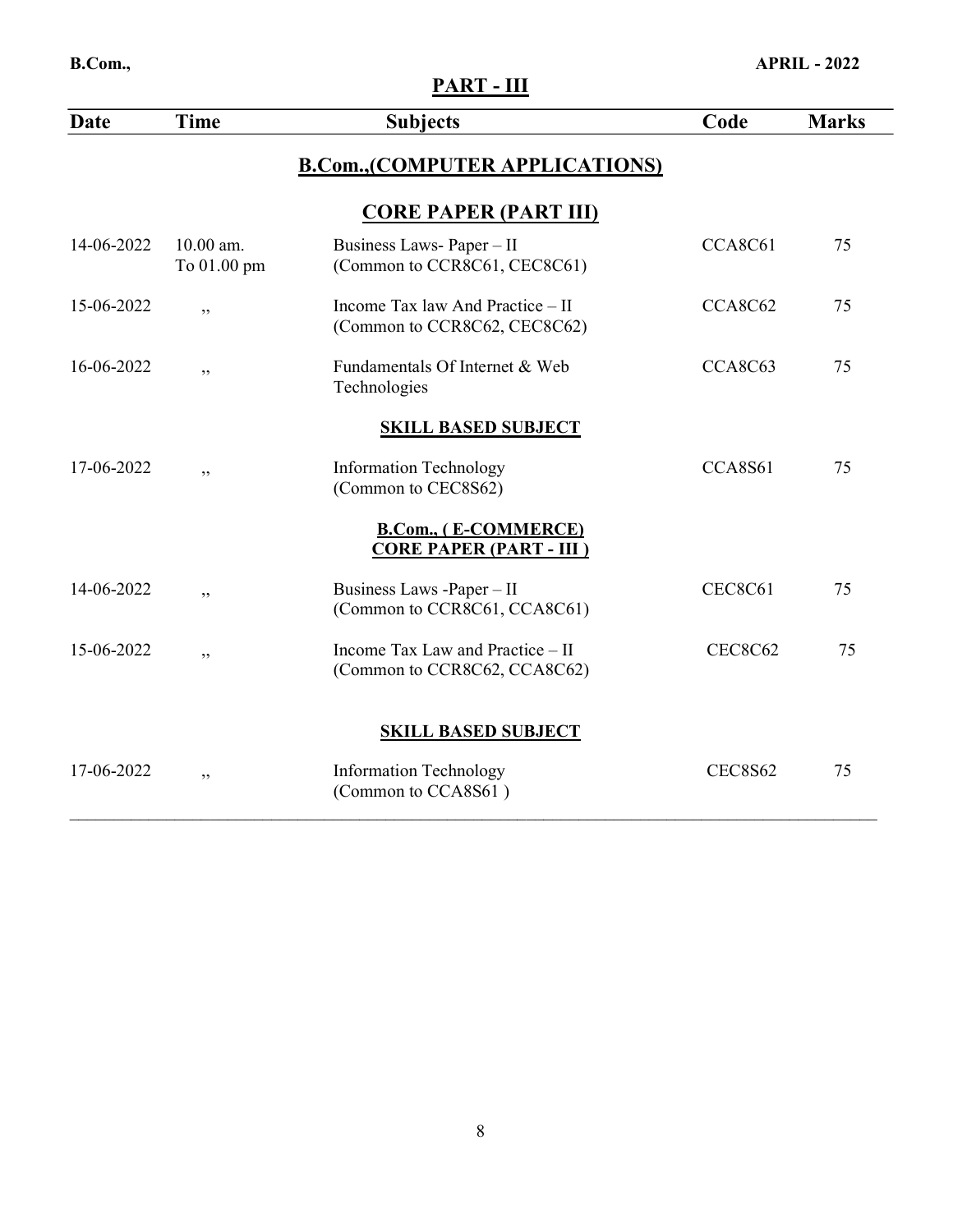(Those who joined from July 2018 onwards)

| Date       | <b>Time</b>               | <b>Subjects</b>                                                                                   | Code    | <b>Marks</b> |
|------------|---------------------------|---------------------------------------------------------------------------------------------------|---------|--------------|
|            |                           | PART - III<br><b>FIFTH SEMESTER</b><br><b>B.Com.,</b><br><b>CORE PAPER</b>                        |         |              |
| 14-06-2022 | $02.00$ pm<br>To 05.00 pm | Financial Accounting $-V$<br>(Common to CCAJC51, CECJC51, CCSJC51, CCPKC51)                       | CCRJC51 | 75           |
| 15-06-2022 | ,,                        | <b>Business Laws</b><br>(Common to CCAJC52, CECJC52, CCSJC52, CCPKC52)                            | CCRJC52 | 75           |
| 16-06-2022 | , ,                       | Income Tax Law and Practice - I<br>(Common to CCAJC53, CECJC53, CCSJC53, CCPKC53)                 | CCRJC53 | 75           |
| 17-06-2022 | , ,                       | <b>Entrepreneurship Development</b><br>(Common to CCSJC54)                                        | CCRJC54 | 75           |
|            |                           | <b>ALLIED PAPER</b><br><b>OPTIONAL PAPER ANY ONE</b>                                              |         |              |
| 18-06-2022 | , ,                       | <b>Operations Research</b><br>(Common to CBKJA51, CCPKA51)                                        | CCRJA51 | 75           |
| 20-06-2022 | , ,                       | <b>Business Environment</b>                                                                       | CCRJA52 | 75           |
|            |                           | <b>PART - III</b><br><b>SKILL BASED PAPER</b>                                                     |         |              |
| 21-06-2022 | ,,                        | Export – Import Procedures and<br>Documentation<br>(Common to CCAJS51, CECJS51, CBKJS51, CCSJS51) | CCRJS51 | 75           |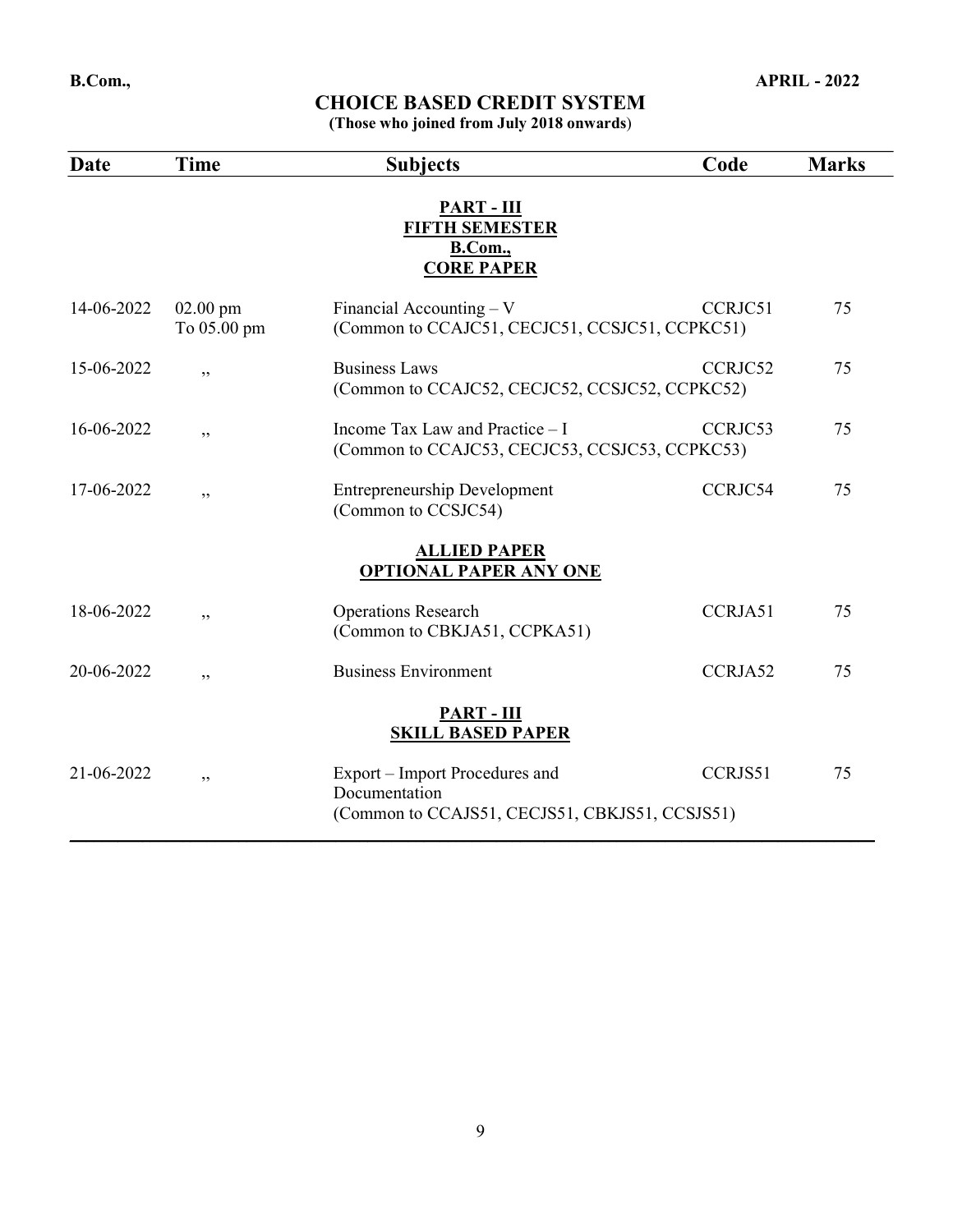| Date       | Time                      | <b>Subjects</b>                                                                                                                                                                    | Code    | <b>Marks</b> |
|------------|---------------------------|------------------------------------------------------------------------------------------------------------------------------------------------------------------------------------|---------|--------------|
|            |                           | <b>PART - III</b><br><b>B.Com., (COMPUTER APPLICATIONS)</b><br><b>CORE PAPER</b>                                                                                                   |         |              |
| 14-06-2022 | $02.00$ pm<br>To 05.00 pm | Financial Accounting - V<br>(Common to CCRJC51, CECJC51, CCSJC51, CCPKC51)                                                                                                         | CCAJC51 | 75           |
| 15-06-2022 | ,,                        | <b>Business Laws</b><br>(Common to CCRJC52, CECJC52, CCSJC53, CCPKC52)                                                                                                             | CCAJC52 | 75           |
| 16-06-2022 | ,,                        | Income Tax Law and Practice - I<br>(Common to CCRJC53, CECJC53, CCSJC53, CCPKC53)                                                                                                  | CCAJC53 | 75           |
| 17-06-2022 | ,,                        | Introduction to Multimedia and DTP                                                                                                                                                 | CCAJC54 | 75           |
|            |                           | <b>PART - IV</b><br><b>SKILL BASED SUBJECT</b>                                                                                                                                     |         |              |
| 21-06-2022 | ,,                        | Export – Import Procedures and<br>Documentation<br>(Common to CCRJS51, CECJS51, CBKJS51, CCSJS51)<br>$PART - III$<br><b>B.Com., (E-COMMERCE)</b><br><b>CORE PAPER (PART - III)</b> | CCAJS51 | 75           |
| 14-06-2022 | ,,                        | Financial Accounting $-V$<br>(Common to CCRJC51, CCAJC51, CCSJC51, CCPKC51)                                                                                                        | CECJC51 | 75           |
| 15-06-2022 | ,,                        | <b>Business Laws</b><br>(Common to CCRJC52, CCAJC52, CCSJC52, CCPKC52)                                                                                                             | CECJC52 | 75           |
| 16-06-2022 | ,,                        | Income Tax Law and Practice - I<br>(Common to CCRJC53, CCAJC53, CCSJC53, CCPKC53)                                                                                                  | CECJC53 | 75           |
| 17-06-2022 | ,,                        | Principles of Management                                                                                                                                                           | CECJC54 | 75           |
|            |                           | <b>PART - IV</b><br><b>SKILL BASED SUBJECT</b>                                                                                                                                     |         |              |
| 21-06-2022 | , ,                       | Export – Import Procedures and<br>Documentation<br>(Common to CCRJS51, CCAJS51, CBKJS51, CCSJS51)                                                                                  | CECJS51 | 75           |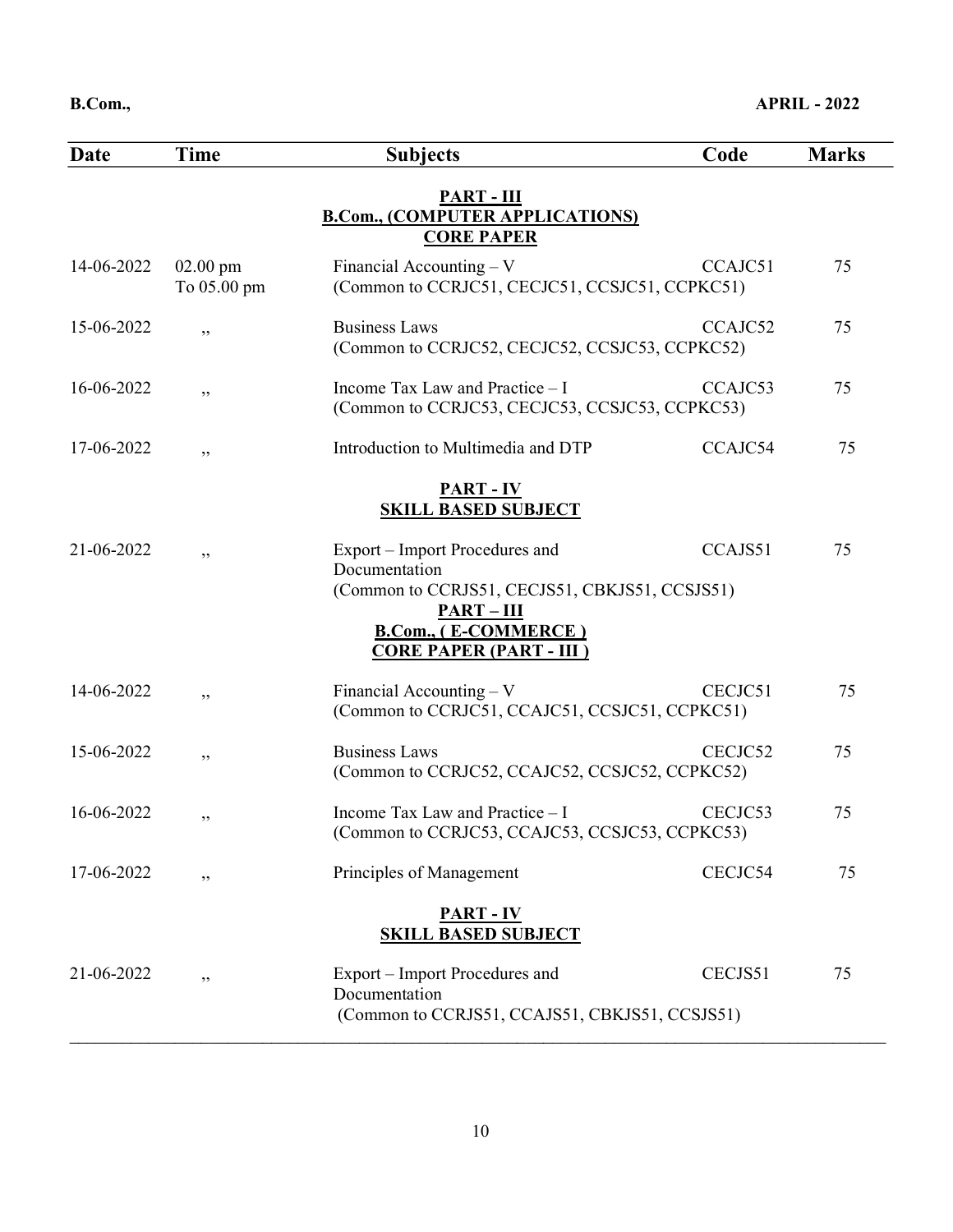PART - III

| Date       | <b>Time</b>                        | <b>Subjects</b>                                                                           | Code    | <b>Marks</b> |
|------------|------------------------------------|-------------------------------------------------------------------------------------------|---------|--------------|
|            |                                    | PART - III<br><b>B.Com., (BANKING)</b><br><b>CORE PAPER</b>                               |         |              |
| 14-06-2022 | $.02.00 \text{ pm}$<br>To 05.00 pm | <b>Bank Management</b>                                                                    | CBKJC51 | 75           |
| 15-06-2022 | , ,                                | <b>Corporate Accounting</b>                                                               | CBKJC52 | 75           |
| 16-06-2022 | ,,                                 | <b>International Banking</b>                                                              | CBKJC53 | 75           |
| 17-06-2022 | , ,                                | <b>Service Marketing</b>                                                                  | CBKJC54 | 75           |
|            |                                    | <b>ALLIED PAPER</b><br><b>OPTIONAL PAPER ANY ONE</b>                                      |         |              |
| 18-06-2022 | , ,                                | <b>Operations Research</b>                                                                | CBKJA51 | 75           |
| 20-06-2022 | ,,                                 | (Common to CCRJA51, CCPKA51)<br><b>Advanced Cost Accounting</b>                           | CBKJA52 | 75           |
|            |                                    | <b>PART - IV</b><br><b>SKILL BASED SUBJECT</b>                                            |         |              |
| 21-06-2022 | , ,                                | Export – Import Procedures and<br>Documentation                                           | CBKJS51 | 75           |
|            |                                    | (Common to CCRJS51, CCAJS51, CECJS51, CCSJS51)<br><b>PART-III</b>                         |         |              |
|            |                                    | <b>B.Com., (CORPORATE SECRETARYSHIP)</b><br><b>CORE PAPER</b>                             |         |              |
| 14-06-2022 | ,,                                 | Financial Accounting $-V$<br>(Common to CCRJC51, CCAJC51, CECJC51, CCPKC51)               | CCSJC51 | 75           |
| 15-06-2022 | ,,                                 | <b>Business Laws</b><br>(Common to CCRJC52, CCAJC52, CECJC52, CCPKC52)                    | CCSJC52 | 75           |
| 16-06-2022 | "                                  | Income Tax Law and Practice - I CCSJC53<br>(Common to CCRJC53, CCAJC53, CECJC53, CCPKC53) |         | 75           |
| 17-06-2022 | , ,                                | <b>Entrepreneurship Development</b><br>(Common to CCRJC54)                                | CCSJC54 | 75           |
|            |                                    | <b>ALLIED PAPER</b>                                                                       |         |              |
| 18-06-2022 | ,,                                 | <b>OPTIONAL PAPER ANY ONE</b><br><b>Retail Marketing</b>                                  | CCSJA51 | 75           |
|            |                                    | <b>PART - IV</b>                                                                          |         |              |
|            |                                    | <b>SKILL BASED SUBJECT</b>                                                                |         |              |
| 21-06-2022 | , ,                                | Export – Import Procedures and<br>Documentation                                           | CCSJS51 | 75           |
|            |                                    | (Common to CCRJS51, CCAJS51, CECJS51, CBKJS51)                                            |         |              |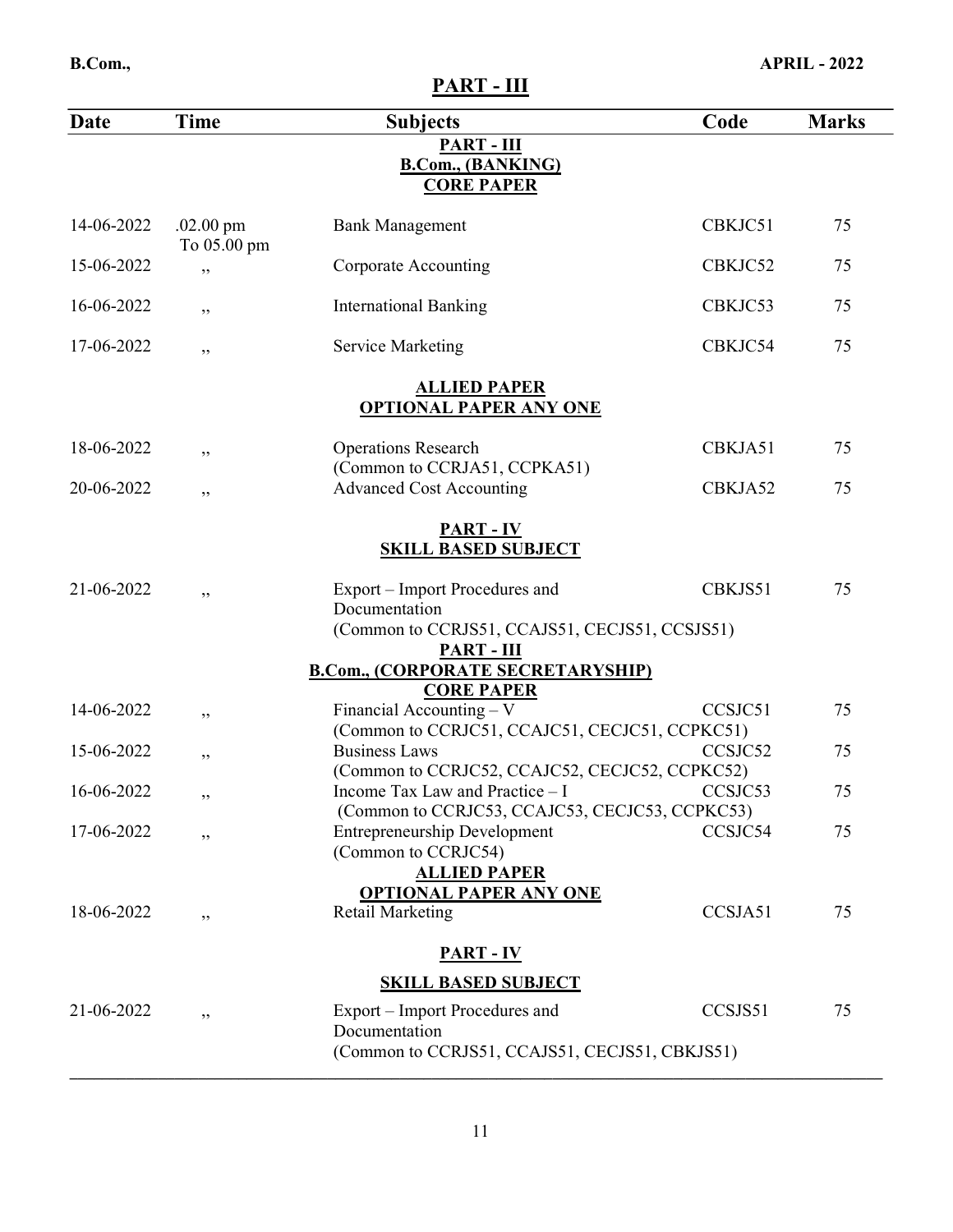| Date       | Time        | <b>Subjects</b>                                | Code    | <b>Marks</b> |
|------------|-------------|------------------------------------------------|---------|--------------|
|            |             | <b>PART-III</b>                                |         |              |
|            |             | <b>B.Com., (PROFESSIONAL ACCOUNTING)</b>       |         |              |
|            |             | <b>CORE PAPER</b>                              |         |              |
| 14-06-2022 | $02.00$ pm  | Financial Accounting $-V$                      | CCPKC51 | 75           |
|            | To 05.00 pm | (Common to CCRJC51, CCAJC51, CECJC51, CCSJC51) |         |              |
| 15-06-2022 | , ,         | <b>Business Laws</b>                           | CCPKC52 | 75           |
|            |             | (Common to CCRJC52, CCAJC52, CECJC52, CCSJC52) |         |              |
| 16-06-2022 | , ,         | Income Tax Law and Practice $-I$               | CCPKC53 | 75           |
|            |             | (Common to CCRJC53, CCAJC53, CECJC53, CCSJC53) |         |              |
| 17-06-2022 | , ,         | Strategic Management                           | CCPKC54 | 75           |
|            |             |                                                |         |              |
|            |             | <b>ALLIED PAPER</b>                            |         |              |
| 18-06-2022 |             | <b>OPTIONAL PAPER ANY ONE</b>                  | CCPKA51 | 75           |
|            | , ,         | <b>Operations Research</b>                     |         |              |
|            |             | (Common to CCRJA51, CBKJA51)                   |         |              |
|            |             | <b>PART - IV</b>                               |         |              |
|            |             | <b>SKILL BASED SUBJECT</b>                     |         |              |
| 21-06-2022 | , ,         | International Trade & Export                   | CCPKS51 | 75           |
|            |             | Management                                     |         |              |
|            |             |                                                |         |              |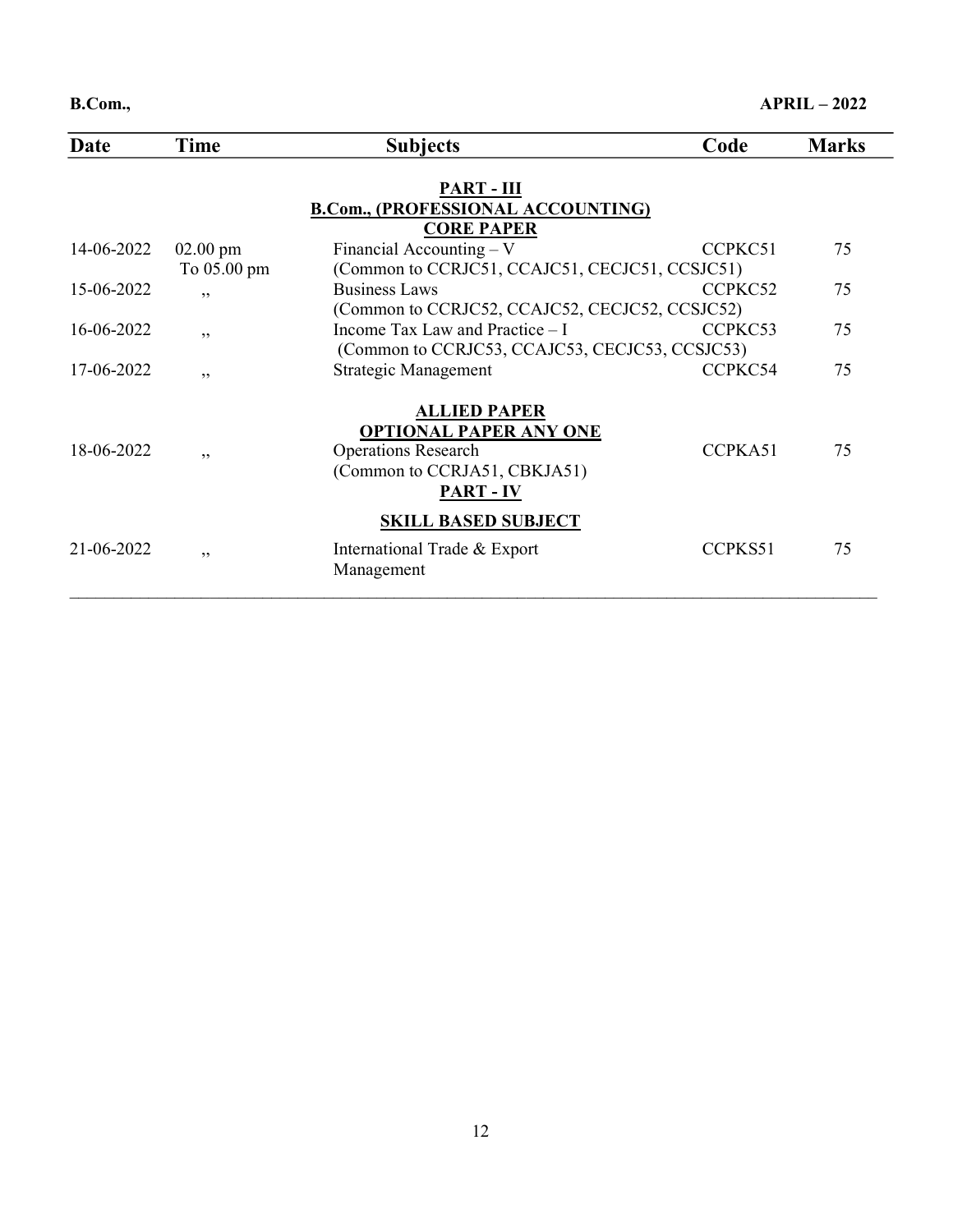|             |                         | CHOICE DASED CREDIT STSTEM<br>(For those who joined in July 2013 To July 2018)<br><b>PART-III</b> |         |              |
|-------------|-------------------------|---------------------------------------------------------------------------------------------------|---------|--------------|
| <b>Date</b> | <b>Time</b>             | <b>Subjects</b>                                                                                   | Code    | <b>Marks</b> |
|             |                         | <b>FIFTH SEMESTER</b><br><b>B.COM.</b>                                                            |         |              |
|             |                         | <b>CORE PAPER (PART - III)</b>                                                                    |         |              |
| 14-06-2022  | 02.00 pm<br>To 05.00 pm | Financial Accounting $-V$<br>(Common to CCADC51, CECDC51)                                         | CCRDC51 | 75           |
| 15-06-2022  | , ,                     | <b>Business Laws</b><br>(Common to CCADC52, CECDC52)                                              | CCRDC52 | 75           |
| 16-06-2022  | , ,                     | Income Tax Law And Practice- I<br>(Common to CCADC53, CECDC53)                                    | CCRDC53 | 75           |
| 17-06-2022  | , ,                     | <b>Entrepreneurship Development</b>                                                               | CCRDC54 | 75           |
|             |                         | <b>ALLIED SUBJECT</b>                                                                             |         |              |
|             |                         | <b>OPTIONAL PAPER</b>                                                                             |         |              |
| 18-06-2022  | ,,                      | <b>Operations Research</b>                                                                        | CCRDA51 | 75           |
| 20-06-2022  | ,,                      | <b>Business Environment</b>                                                                       | CCRDA52 | 75           |
|             |                         |                                                                                                   |         |              |
|             |                         | <b>SKILL BASED SUBJECT</b>                                                                        |         |              |
| 21-06-2022  | , ,                     | <b>Export - Import Procedures And</b><br>Documentation<br>(Common to CCADS51, CECDS51)            | CCRDS51 | 75           |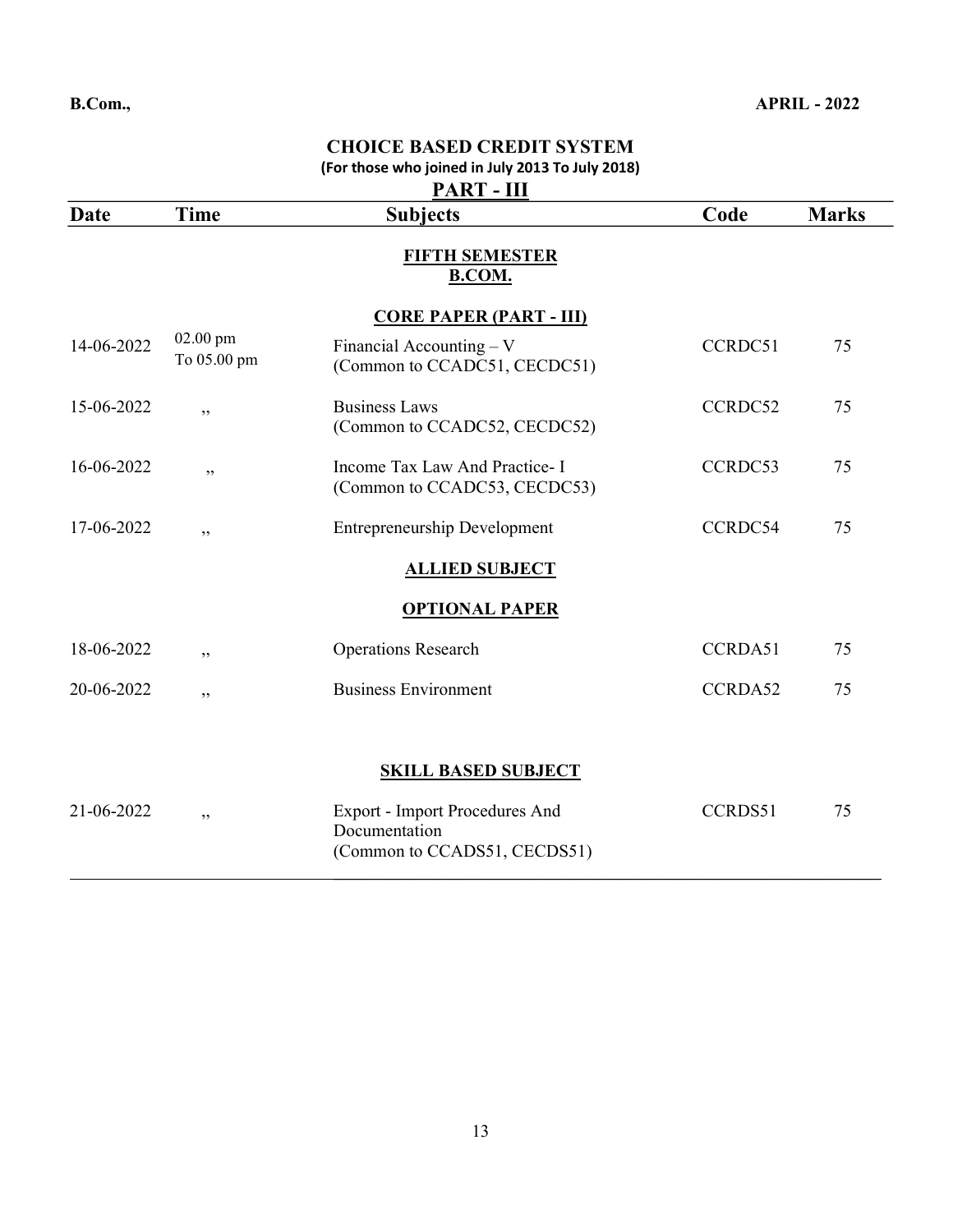|            |                           | PART-III                                                                                 |         |              |
|------------|---------------------------|------------------------------------------------------------------------------------------|---------|--------------|
| Date       | <b>Time</b>               | <b>Subjects</b>                                                                          | Code    | <b>Marks</b> |
|            |                           | <b>B.Com., (COMPUTER APPLICATIONS)</b>                                                   |         |              |
|            |                           | <b>CORE PAPER (PART - III)</b>                                                           |         |              |
| 14-06-2022 | $02.00$ pm<br>To 05.00 pm | Financial Accounting $-V$<br>(Common to CCRDC51, CECDC51)                                | CCADC51 | 75           |
| 15-06-2022 | , ,                       | <b>Business Laws</b><br>(Common to CCRDC52, CECDC52)                                     | CCADC52 | 75           |
| 16-06-2022 | , ,                       | Income Tax Law and Practice - I<br>(Common to CCRDC53, CECDC53)                          | CCADC53 | 75           |
| 17-06-2022 | , ,                       | Introduction To Multimedia And<br><b>DTP</b>                                             | CCADC54 | 75           |
|            |                           | <b>SKILL BASED SUBJECT</b>                                                               |         |              |
| 21-06-2022 | , ,                       | <b>Export - Import Procedures And</b><br>Documentation<br>(Common to CCRDS51, CECDS51)   | CCADS51 | 75           |
|            |                           | <b>B.Com., (E-COMMERCE)</b><br><b>CORE PAPER (PART - III)</b>                            |         |              |
| 14-06-2022 | , ,                       | Financial Accounting $-V$<br>(Common to CCRDC51, CCADC51)                                | CECDC51 | 75           |
| 15-06-2022 | , ,                       | BusinessLaws<br>(Common to CCRDC52, CCADC52)                                             | CECDC52 | 75           |
| 16-06-2022 | , ,                       | Income Tax Law and Practice - I<br>(Common to CCRDC53, CCADC53)                          | CECDC53 | 75           |
| 17-06-2022 | , ,                       | Server Side Programming                                                                  | CECDC54 | 75           |
|            |                           | <b>SKILL BASED SUBJECT</b>                                                               |         |              |
| 21-06-2022 | , ,                       | <b>Export And Import Procedures And</b><br>Documentation<br>(Common to CCRDS51, CCADS51) | CECDS51 | 75           |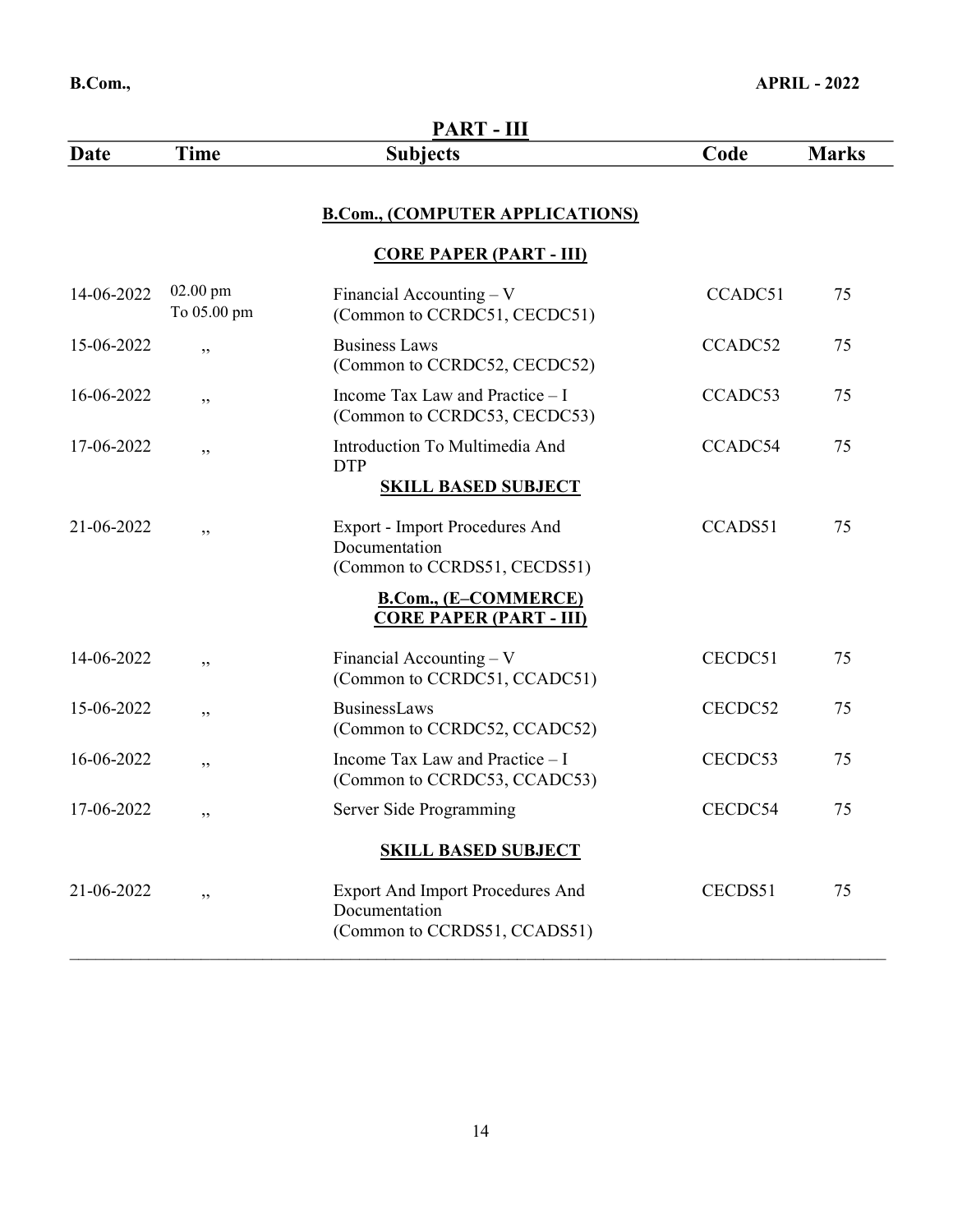### CHOICE BASED CREDIT SYSTEM

(For those who joined in July 2008 To July 2013)

|            | <b>PART - III</b>         |                                                                                             |                |              |  |  |
|------------|---------------------------|---------------------------------------------------------------------------------------------|----------------|--------------|--|--|
| Date       | Time                      | <b>Subjects</b>                                                                             | Code           | <b>Marks</b> |  |  |
|            |                           | <b>FIFTH SEMESTER</b><br>B.Com.,                                                            |                |              |  |  |
| 14-06-2022 | $02.00$ pm<br>To 05.00 pm | <b>CORE PAPER (PART - III)</b><br>Financial Accounting $-V$<br>(Common to CCA8C51, CEC8C51) | CCR8C51        | 75           |  |  |
| 15-06-2022 | , ,                       | Business Laws - Paper $-1$<br>(Common to CCA8C52, CEC8C52)                                  | <b>CCR8C52</b> | 75           |  |  |
| 16-06-2022 | , ,                       | Income Tax Law And Practice- I<br>(Common to CCA8C53, CEC8C53)                              | CCR8C53        | 75           |  |  |
|            |                           | <b>SKILL BASED SUBJECT</b>                                                                  |                |              |  |  |
| 21-06-2022 | , ,                       | Export And Import Procedures And<br>Documentation<br>(Common to CCA8S51, CEC8S51)           | CCR8S51        | 75           |  |  |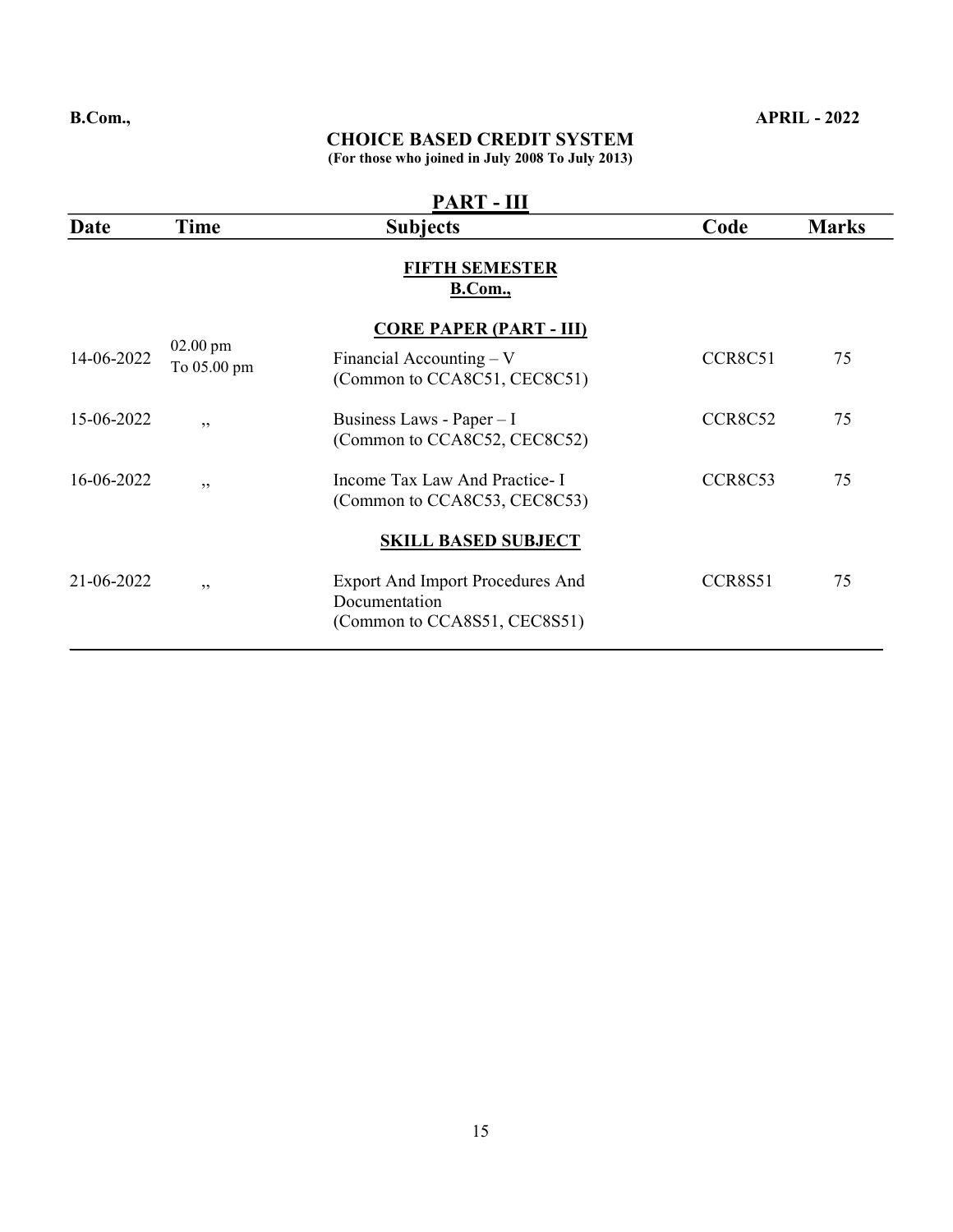|            |                          | <b>PART - III</b>                                                                        |                |              |
|------------|--------------------------|------------------------------------------------------------------------------------------|----------------|--------------|
| Date       | <b>Time</b>              | <b>Subjects</b>                                                                          | Code           | <b>Marks</b> |
|            |                          | <b>B.Com., (COMPUTER APPLICATIONS)</b>                                                   |                |              |
|            |                          | <b>CORE PAPER (PART - III)</b>                                                           |                |              |
| 14-06-2022 | $02.00$ pm<br>To 05.00pm | Financial Accounting - V<br>(Common to CCR8C51, CEC8C51)                                 | CCA8C51        | 75           |
| 15-06-2022 | , ,                      | Business Laws - Paper - I<br>(Common to CCR8C52, CEC8C52)                                | CCA8C52        | 75           |
| 16-06-2022 | ,,                       | Income Tax Law and Practice - I<br>(Common to CCR8C53, CEC8C53)                          | CCA8C53        | 75           |
| 17-06-2022 | ,,                       | <b>Introduction To Multimedia</b><br>Application<br><b>SKILL BASED SUBJECT</b>           | CCA8C54        | 75           |
| 21-06-2022 | , ,                      | <b>Export And Import Procedures And</b><br>Documentation<br>(Common to CCR8S51, CEC8S51) | CCA8S51        | 75           |
|            |                          | <b>B.Com., (E-COMMECE)</b><br><b>CORE PAPER (PART - III)</b>                             |                |              |
| 14-06-2022 | , ,                      | Financial Accounting $-V$<br>(Common to CCR8C51, CCA8C51)                                | CEC8C51        | 75           |
| 15-06-2022 | ,,                       | Business Laws- Paper-I<br>(Common to CCR8C52, CCA8C52)                                   | CEC8C52        | 75           |
| 16-06-2022 | ,,                       | Income Tax Law and Practice - I<br>(Common to CCR8C53, CCA8C53)                          | <b>CEC8C53</b> | 75           |
|            |                          | <b>SKILL BASED SUBJECT</b>                                                               |                |              |
| 21-06-2022 | ,,                       | <b>Export And Import Procedures And</b><br>Documentation<br>(Common to CCR8S51, CCA8S51) | <b>CEC8S51</b> | 75           |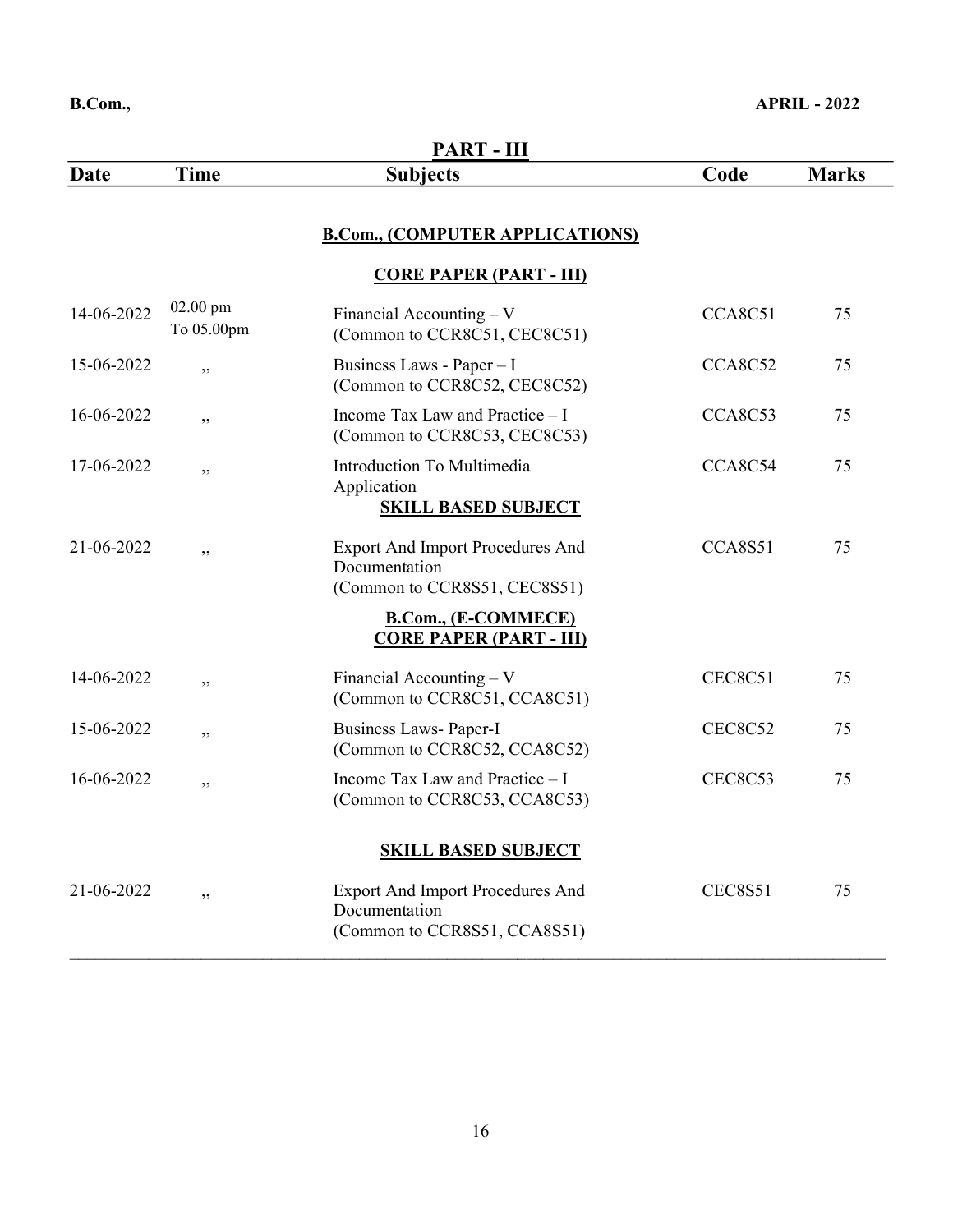| B.Com., | <b>APRIL - 2022</b> |  |
|---------|---------------------|--|
|         |                     |  |

| 1 - 1 AN    |                          |                                          |                |              |  |
|-------------|--------------------------|------------------------------------------|----------------|--------------|--|
| <b>Date</b> | Time                     | <b>Subjects</b>                          | Code           | <b>Marks</b> |  |
|             |                          | <b>B.Com., (CORPORATE SECRETARYSHIP)</b> |                |              |  |
| 14-06-2022  | $02.00$ pm<br>$05.00$ pm | Cost Accounting                          | CCS8C51        | 75           |  |
| 15-06-2022  | , ,                      | Corporate Accounting $-I$                | <b>CCS8C52</b> | 75           |  |
| 16-06-2022  | , ,                      | Income Tax                               | CCS8C53        | 75           |  |
| 17-06-2022  | , ,                      | Economic Legislation                     | CCS8C54        | 75           |  |
|             |                          | <b>ALLIED SUBJECT</b>                    |                |              |  |
| 18-06-2022  | , ,                      | <b>Banking Theory</b>                    | CCS8A51        | 75           |  |
|             |                          | <b>SKILL BASED SUBJECT</b>               |                |              |  |
| 20-06-2022  | , ,                      | <b>Corporate Reporting Practices</b>     | <b>CCS8S51</b> | 75           |  |
|             |                          |                                          |                |              |  |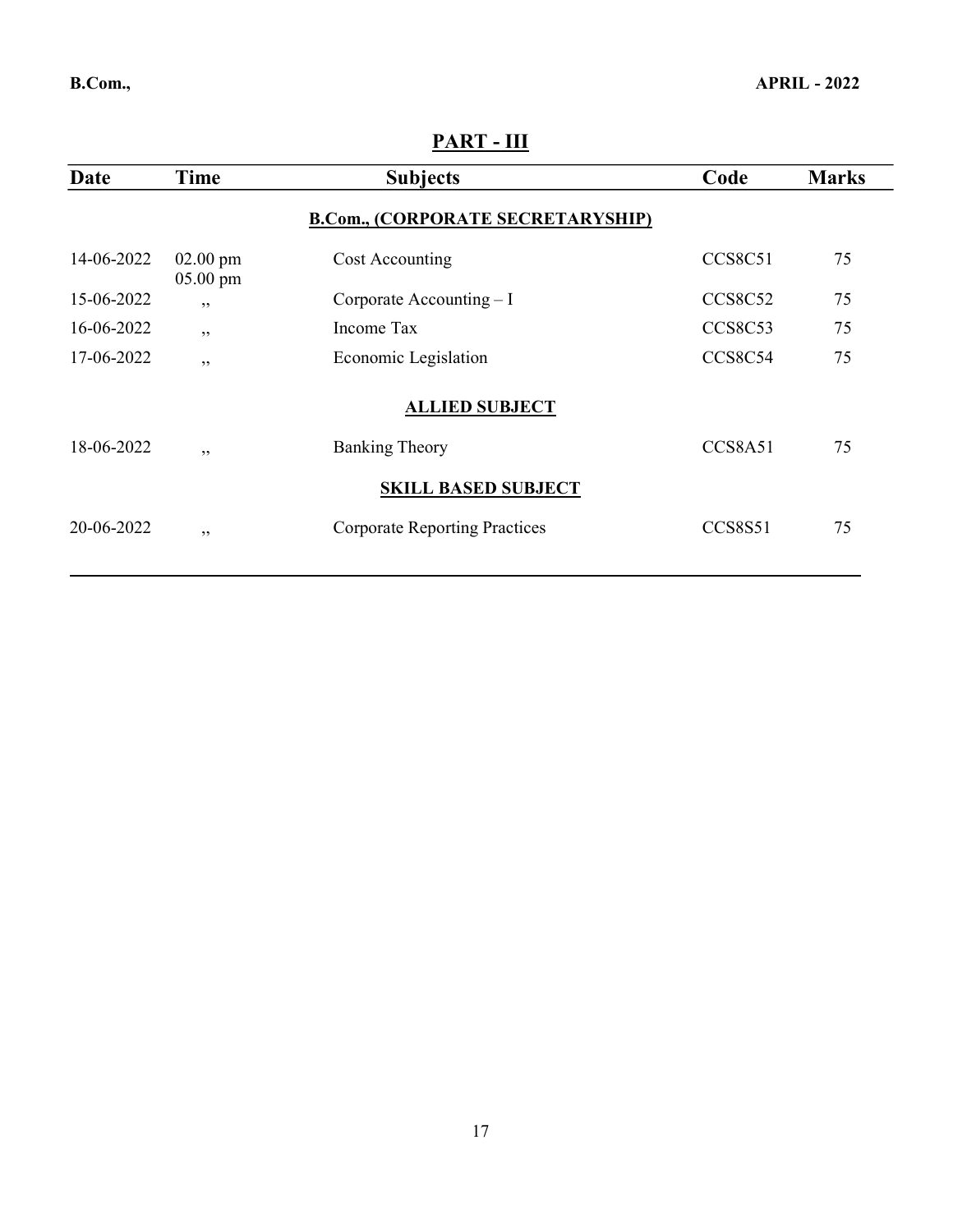#### (For those who joined in July 2018 Onwards)  $\frac{\dot{P}ART - \dot{III}}{PART - \dot{III}}$

| Date       | Time                      | <b>Subjects</b>                                                                                                         | Code    | <b>Marks</b> |
|------------|---------------------------|-------------------------------------------------------------------------------------------------------------------------|---------|--------------|
|            |                           | <b>FOURTH SEMESTER</b>                                                                                                  |         |              |
|            |                           | <b>B.COM.</b> ,                                                                                                         |         |              |
| 22-06-2022 | $10.00$ am<br>To 01.00 pm | <b>CORE PAPER</b><br>Auditing                                                                                           | CCRJC41 | 75           |
| 23-06-2022 | , ,                       | <b>Business Mathematics</b><br>(Common to CCAJC43/CECJC44/CBKJC42)                                                      | CCRJC42 | 75           |
| 24-06-2022 | , ,                       | Management accounting<br>(Common to CECJC41/CCSJC43/CCPKC41)                                                            | CCRJC43 | 75           |
| 27-06-2022 | , ,                       | Financial Accounting-IV<br>(Common to CCAJC44/CECJC45/CCSJC41/CCPKC42)                                                  | CCRJC44 | 75           |
| 28-06-2022 | , ,                       | <b>Services Marketing</b>                                                                                               | CCRJC45 | 75           |
| 29-06-2022 | , ,                       | <b>SKILL BASED SUBJECT (PART - IV)</b><br>Goods And Services Tax<br>(Common to CCAJS41/CECJS41/CBKJS41/CCSJS41/CCPKS41) | CCRJS41 | 75           |
|            |                           | <b>B.Com., (COMPUTER APPLICATIONS)</b><br><b>CORE PAPER (PART - III)</b>                                                |         |              |
| 22-06-2022 | , ,                       | Introduction to visual programming                                                                                      | CCAJC41 | 75           |
| 28-06-2022 | , ,                       | Banking theory law and practice<br>(Common to CECJC43)                                                                  | CCAJC42 | 75           |
| 23-06-2022 | , ,                       | <b>Business Mathematics</b><br>(Common to CCRJC42/CECJC44/CBKJC42)                                                      | CCAJC43 | 75           |
| 27-06-2022 | , ,                       | Financial Accounting -IV<br>(Common to CCRJC44/CECJC45/CCSJC41/CCPKC42)                                                 | CCAJC44 | 75           |
|            |                           |                                                                                                                         |         |              |
| 29-06-2022 | , ,                       | <b>SKILL BASED SUBJECT (PART - IV)</b><br>Goods And Services Tax                                                        | CCAJS41 | 75           |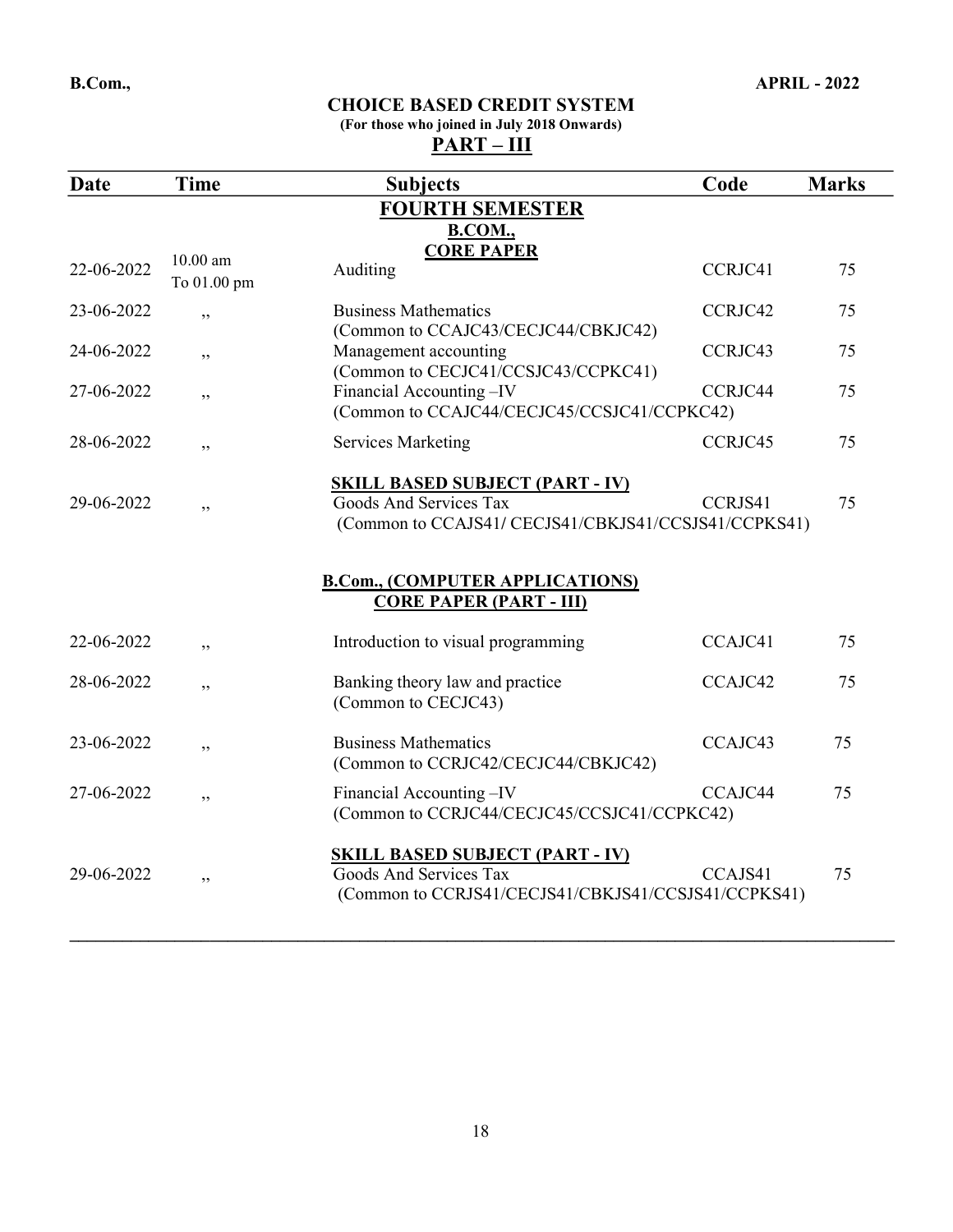| Date       | <b>Time</b>               | (For those who joined in July 2018 Onwards)<br><b>Subjects</b>                           | Code    | <b>Marks</b> |
|------------|---------------------------|------------------------------------------------------------------------------------------|---------|--------------|
|            |                           | <b>PART-III</b>                                                                          |         |              |
| 24-06-2022 | $10.00$ am<br>To 01.00 pm | <b>B.Com., (E - COMMERCE)</b><br><b>CORE PAPER (PART - III)</b><br>Management Accounting | CECJC41 | 75           |
|            |                           | (Common to CCRJC43/CCSJC43/CCPKC41)                                                      |         |              |
| 22-06-2022 | ,,                        | Company Law                                                                              | CECJC42 | 75           |
| 28-06-2022 | ,,                        | Banking theory law and practice<br>(Common to CCAJC42)                                   | CECJC43 | 75           |
| 23-06-2022 | ,,                        | <b>Business Mathematics</b><br>(Common to CCRJC42/CCAJC43/CBKJC42)                       | CECJC44 | 75           |
| 27-06-2022 | ,,                        | Financial Accounting-IV<br>(Common to CCRJC44/CCAJC44/CCSJC41/CCPKC42)                   | CECJC45 | 75           |
|            |                           | <b>SKILL BASED SUBJECT (PART - IV)</b>                                                   |         |              |
| 29-06-2022 | ,,                        | Goods And Services Tax<br>(Common to CCRJS41/CCAJS41/CBKJS41/CCSJS41/CCPKS41)            | CECJS41 | 75           |
|            |                           | <b>B.Com., (BANKING)</b><br><b>CORE PAPER</b>                                            |         |              |
| 22-06-2022 | ,,                        | <b>Business Laws</b>                                                                     | CBKJC41 | 75           |
| 23-06-2022 | ,,                        | <b>Business Mathematics</b>                                                              | CBKJC42 | 75           |
|            |                           | (Common to CCRJC42/CCAJC43/CECJC44)                                                      |         |              |
| 24-06-2022 | ,,                        | <b>International Trade</b>                                                               | CBKJC43 | 75           |
| 27-06-2022 | ,,                        | Financial Accounting - II                                                                | CBKJC44 | 75           |
| 28-06-2022 | ,,                        | $Co$ – Operative Banking<br><b>SKILL BASED SUBJECT (PART - IV)</b>                       | CBKJC45 | 75           |
| 29-06-2022 | , ,                       | Goods And Services Tax<br>(Common to CCRJS41/CCAJS41/CECJS41/CCSJS41/CCPKS41)            | CBKJS41 | 75           |

 $\_$  ,  $\_$  ,  $\_$  ,  $\_$  ,  $\_$  ,  $\_$  ,  $\_$  ,  $\_$  ,  $\_$  ,  $\_$  ,  $\_$  ,  $\_$  ,  $\_$  ,  $\_$  ,  $\_$  ,  $\_$  ,  $\_$  ,  $\_$  ,  $\_$  ,  $\_$  ,  $\_$  ,  $\_$  ,  $\_$  ,  $\_$  ,  $\_$  ,  $\_$  ,  $\_$  ,  $\_$  ,  $\_$  ,  $\_$  ,  $\_$  ,  $\_$  ,  $\_$  ,  $\_$  ,  $\_$  ,  $\_$  ,  $\_$  ,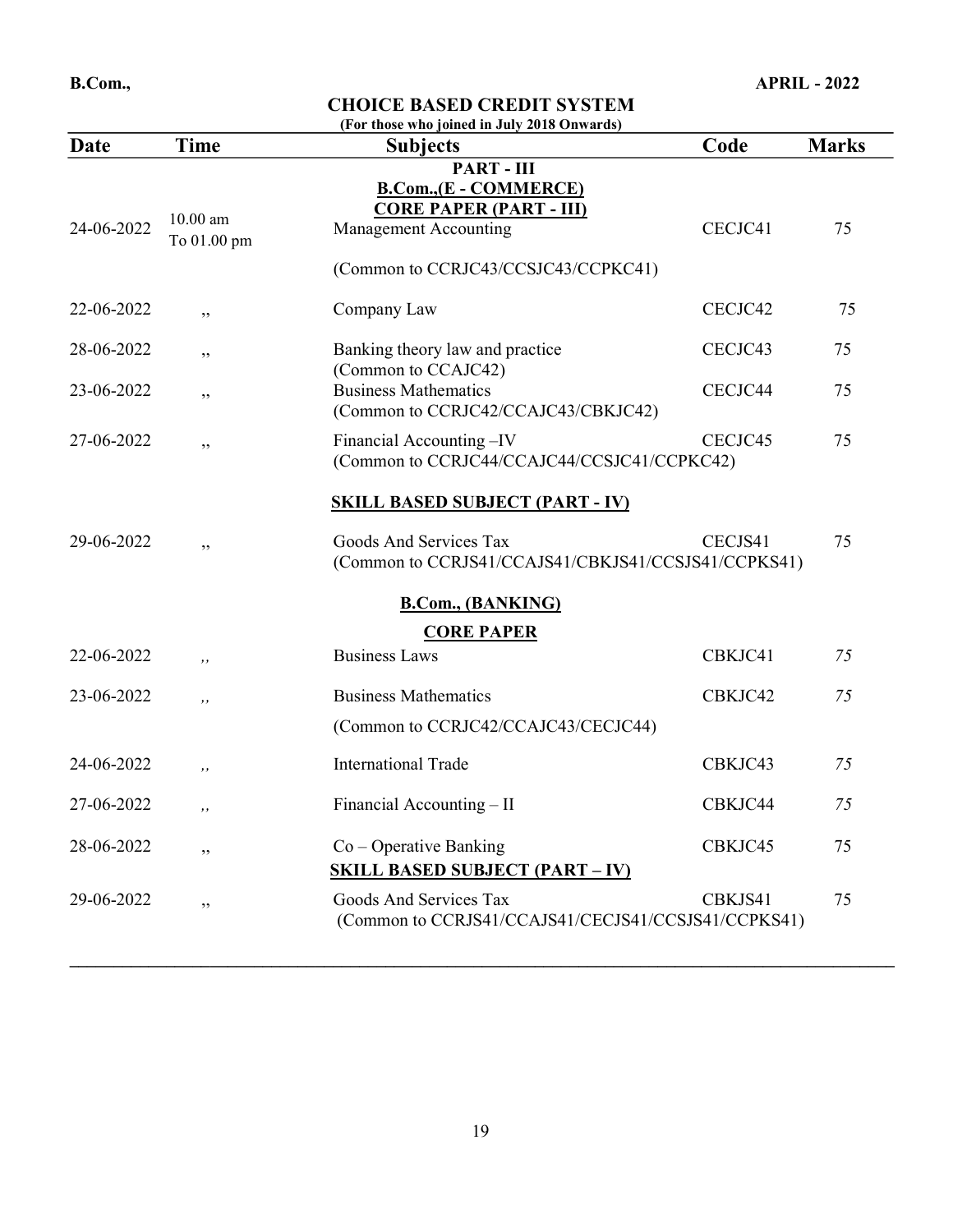(For those who joined in July 2018 Onwards)

| <b>Date</b> | <b>Time</b>               | <b>Subjects</b>                                                               | Code    | <b>Marks</b> |
|-------------|---------------------------|-------------------------------------------------------------------------------|---------|--------------|
|             |                           | <b>B.Com., (CORPORATE SECRETARYSHIP)</b>                                      |         |              |
|             |                           | <b>CORE PAPER</b>                                                             |         |              |
| 27-06-2022  | $10.00$ am<br>To 01.00 pm | Financial Accounting -IV<br>(Common to CCRJC44/CCAJC44/CECJC45/CCPKC42)       | CCSJC41 | 75           |
| 22-06-2022  | ,,                        | <b>Secretarial Practice</b>                                                   | CCSJC42 | 75           |
| 24-06-2022  | ,,                        | <b>Management Accounting</b><br>(Common to CCRJC43 CECJC41/CCPKC41)           | CCSJC43 | 75           |
| 23-06-2022  | ,,                        | <b>Indian Banking</b><br>$\overline{ }$                                       | CCSJC44 | 75           |
|             |                           | <b>ALLIED SUBJECT</b>                                                         |         |              |
| 28-06-2022  | ,,                        | Auditing                                                                      | CCSJA41 | 75           |
|             |                           | <b>SKILL BASED SUBJECT(PART - IV)</b>                                         |         |              |
| 29-06-2022  | ,,                        | Goods And Services Tax<br>(Common to CCRJS41/CCAJS41/CECJS41/CBKJS41/CCPKS41) | CCSJS41 | 75           |
|             |                           | <b>B.Com., (PROFESSIONAL ACCOUNTING)</b>                                      |         |              |
|             |                           | <b>CORE PAPER</b>                                                             |         |              |
| 24-06-2022  | ,,                        | Management Accounting<br>(Common to CCRJC43/CECJC41/CCSJC43)                  | CCPKC41 | 75           |
| 27-06-2022  | ,,                        | Financial Accounting -IV<br>(Common to CCRJC44/CCAJC44/CECJC45/CCSJC41)       | CCPKC42 | 75           |
| 22-06-2022  | ,,                        | Auditing and Assurance                                                        | CCPKC43 | 75           |
| 23-06-2022  | ,,                        | Security Analysis and Portfolio                                               | CCPKC44 | 75           |
|             |                           | Management<br><b>ALLIED SUBJECT</b>                                           |         |              |
| 28-06-2022  | ,,                        | <b>Business Mathematics</b>                                                   | CCPKA41 | 75           |
|             |                           | <b>SKILL BASED SUBJECT (PART - IV)</b>                                        |         |              |
| 29-06-2022  | ,,                        | Goods And Services Tax<br>(Common to CCRJS41/CCAJS41/CECJS41/CBKJS41/CCSJS41) | CCPKS41 | 75           |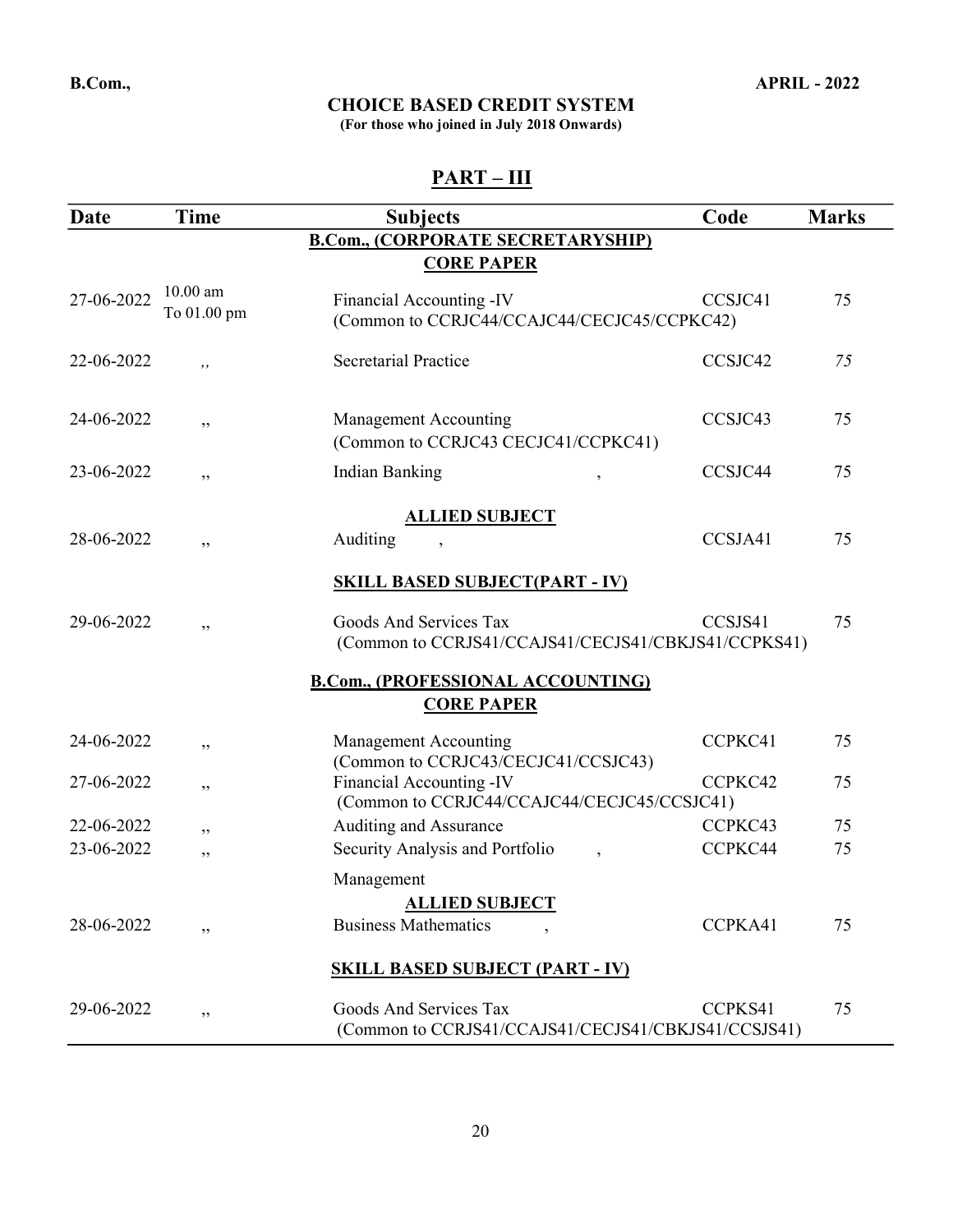(For those who joined in July 2013 To July 2018)

| Date       | <b>Time</b>               | <b>Subjects</b>                                                                                      | Code    | <b>Marks</b> |
|------------|---------------------------|------------------------------------------------------------------------------------------------------|---------|--------------|
|            |                           | <b>FOURTH SEMESTER</b><br><b>B.COM.,</b><br><b>CORE PAPER</b>                                        |         |              |
| 22-06-2022 | $10.00$ am<br>To 01.00 pm | Auditing                                                                                             | CCRDC41 | 75           |
| 23-06-2022 | ,                         | Business mathematics<br>(Common to CCADC43, CECDC43)                                                 | CCRDC42 | 75           |
| 24-06-2022 | , ,                       | <b>Management Accounting</b>                                                                         | CCRDC43 | 75           |
| 27-06-2022 | , ,                       | Financial Accounting - IV<br>(Common to CCADC44, CECDC44)                                            | CCRDC44 | 75           |
| 28-06-2022 | ,,                        | <b>Services Marketing</b>                                                                            | CCRDC45 | 75           |
|            |                           | <b>SKILL BASED SUBJECT (PART - IV)</b>                                                               |         |              |
| 29-06-2022 | , ,                       | <b>International Trade</b><br>(Common to CCADS41, CECDS41)                                           | CCRDS41 | 75           |
|            |                           | <b>B.Com., (COMPUTER APPLICATIONS)</b><br><b>CORE PAPER (PART - III)</b>                             |         |              |
| 22-06-2022 | , ,                       | Introduction To Visual Programming                                                                   | CCADC41 | 75           |
| 24-06-2022 | ,,                        | Banking Theory, Law And Practice<br>(Common to CECDC42)                                              | CCADC42 | 75           |
| 23-06-2022 | ,,                        | <b>Business Mathematics</b><br>(Common to CCRDC42, CECDC43)                                          | CCADC43 | 75           |
| 27-06-2022 | , ,                       | Financial Accounting - IV<br>(Common to CCRDC44, CECDC44)                                            | CCADC44 | 75           |
| 29-06-2022 | , ,                       | <b>SKILL BASED SUBJECT (PART - IV)</b><br><b>International Trade</b><br>(Common to CCRDS41, CECDS41) | CCADS41 | 75           |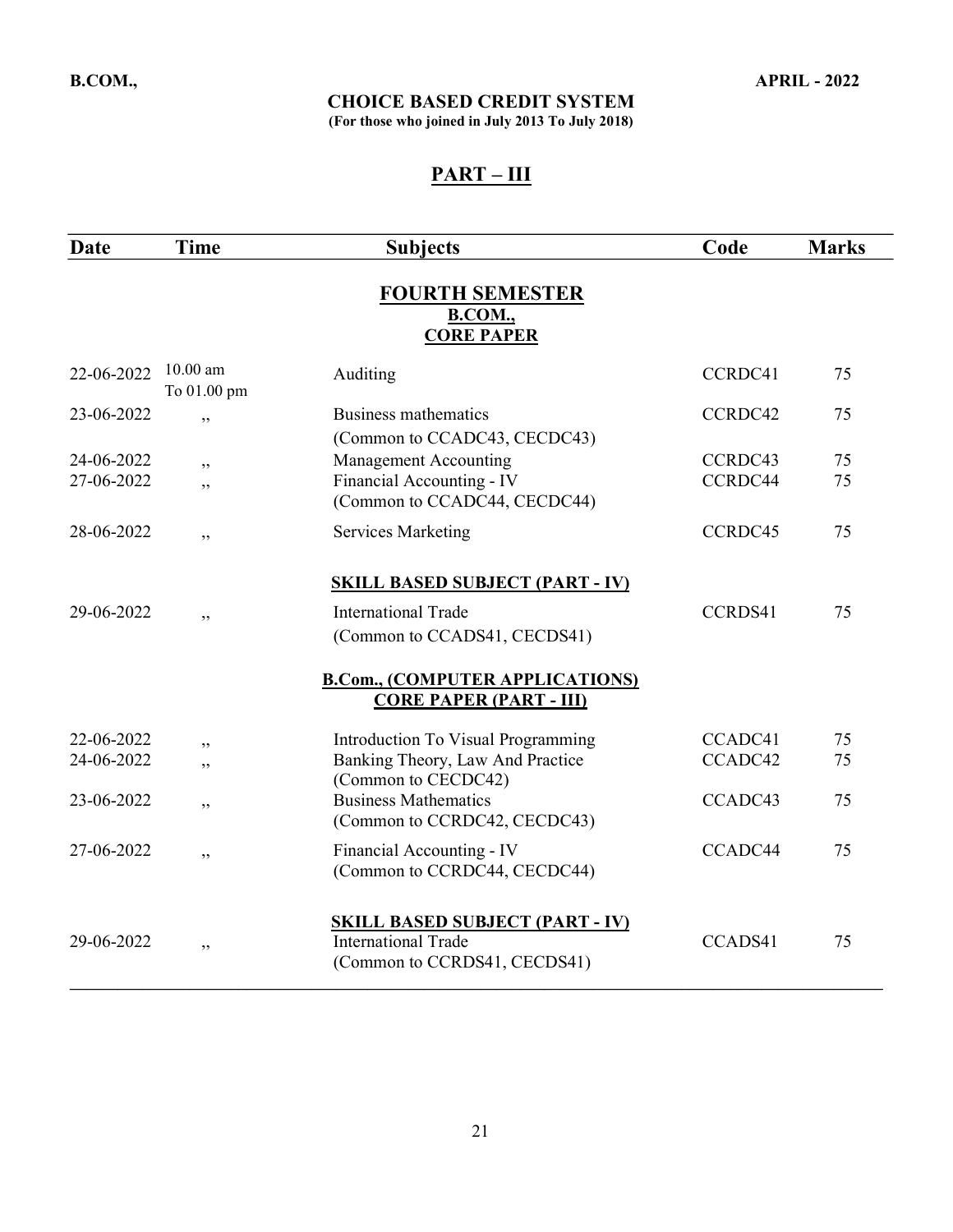#### (For those who joined in July 2013 To July 2018)

| Date                                     | Time                      | <b>Subjects</b>                                             | Code    | <b>Marks</b> |
|------------------------------------------|---------------------------|-------------------------------------------------------------|---------|--------------|
|                                          |                           | B.Com., (E-COMMERCE)<br><b>CORE PAPER (PART - III)</b>      |         |              |
|                                          | $10.00$ am<br>To 01.00 pm |                                                             |         |              |
| 24-06-2022                               | , ,                       | Banking Theory, Law And Practice<br>(Common to CCADC42)     | CECDC42 | 75           |
| 23-06-2022                               | ,,                        | <b>Business Mathematics</b><br>(Common to CCRDC42,/CCADC43) | CECDC43 | 75           |
| 27-06-2022                               | , ,                       | Financial Accounting - IV<br>(Common to CCRDC44/CCADC44)    | CECDC44 | 75           |
|                                          |                           | <b>SKILL BASED SUBJECT (PART - IV)</b>                      |         |              |
| 29-06-2022<br>$\boldsymbol{\mathcal{A}}$ | , ,                       | <b>International Trade</b><br>(Common to CCRDS41, CCADS41)  | CECDS41 | 75           |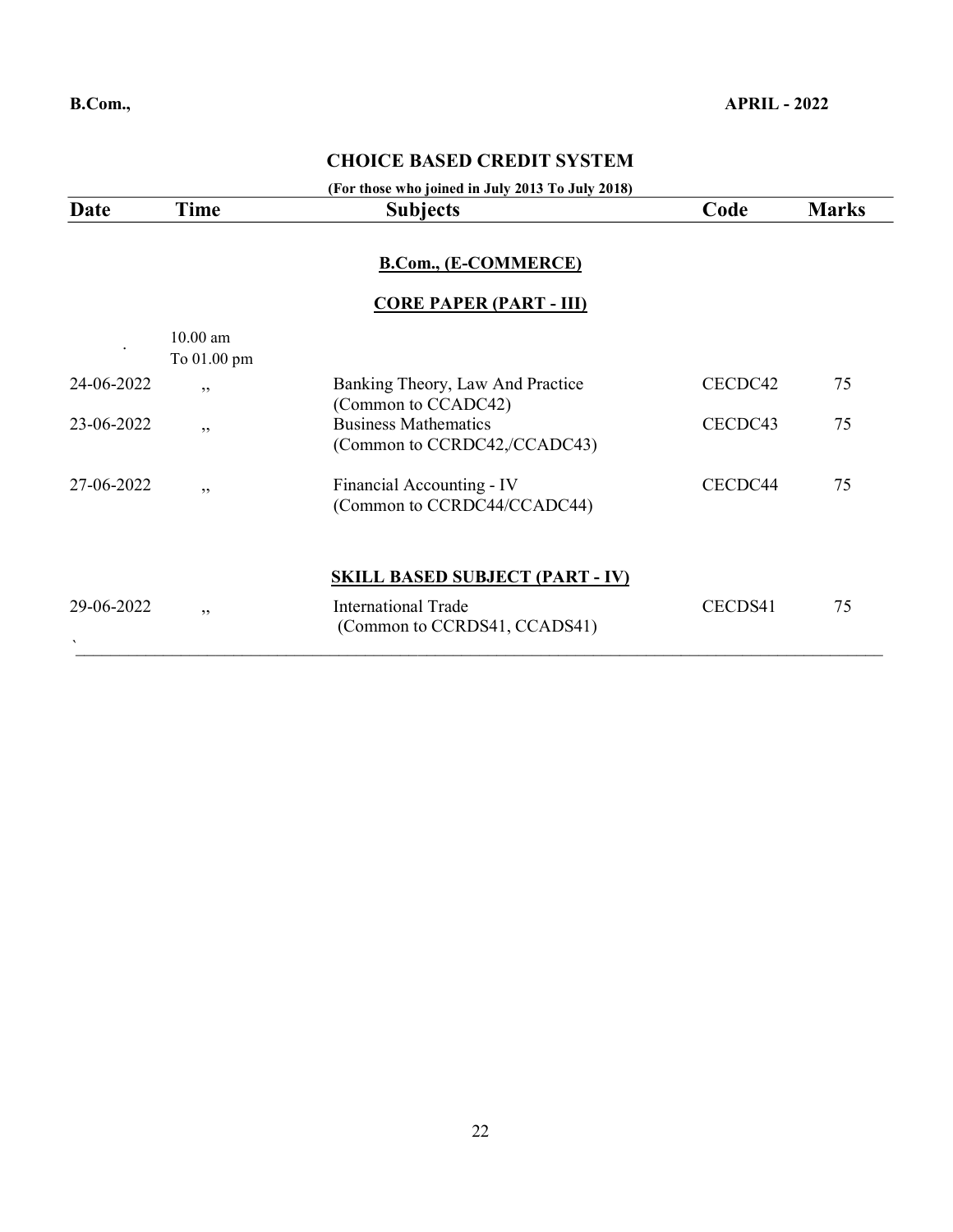|            |                           | <b>CHOICE BASED CREDIT SYSTEM</b><br>(For those who joined in July 2008 To July 2013)     |         |              |
|------------|---------------------------|-------------------------------------------------------------------------------------------|---------|--------------|
| Date       | <b>Time</b>               | PART - III<br><b>Subjects</b>                                                             | Code    | <b>Marks</b> |
|            |                           | <b>Fourth Semester</b><br><b>B.Com.</b> ,<br><b>CORE PAPER (PART - III)</b>               |         |              |
| 24-06-2022 | $10.00$ am<br>To 01.00 pm | Financial Accounting – IV<br>(Common to CCA8C43, CEC8C43)                                 | CCR8C43 | 75           |
|            |                           | <b>ALLIED SUBJECT</b>                                                                     |         |              |
| 28-06-2022 | , ,                       | <b>Business Mathematics</b><br>(Common to CCA8A41, CEC8A41)<br><b>SKILL BASED SUBJECT</b> | CCR8A41 | 75           |
| 29-06-2022 | , ,                       | <b>International Trade</b><br>(Common to CCA8S41)                                         | CCR8S41 | 75           |
|            |                           | <b>B.Com., (COMPUTER APPLICATIONS)</b><br><b>CORE PAPER (PART - III)</b>                  |         |              |
| 24-06-2022 | , ,                       | Financial Accounting – IV<br>(Common to CCR8C43, CEC8C43)                                 | CCA8C43 | 75           |
|            |                           | <b>ALLIED SUBJECT</b>                                                                     |         |              |
| 28-06-2022 | , ,                       | <b>Business Mathematics</b><br>(Common to CCR8A41, CEC8A41)                               | CCA8A41 | 75           |
|            |                           | <b>SKILL BASED SUBJECT</b>                                                                |         |              |
| 29-06-2022 | , ,                       | <b>International Trade</b><br>(Common to CCR8S41)                                         | CCA8S41 | 75           |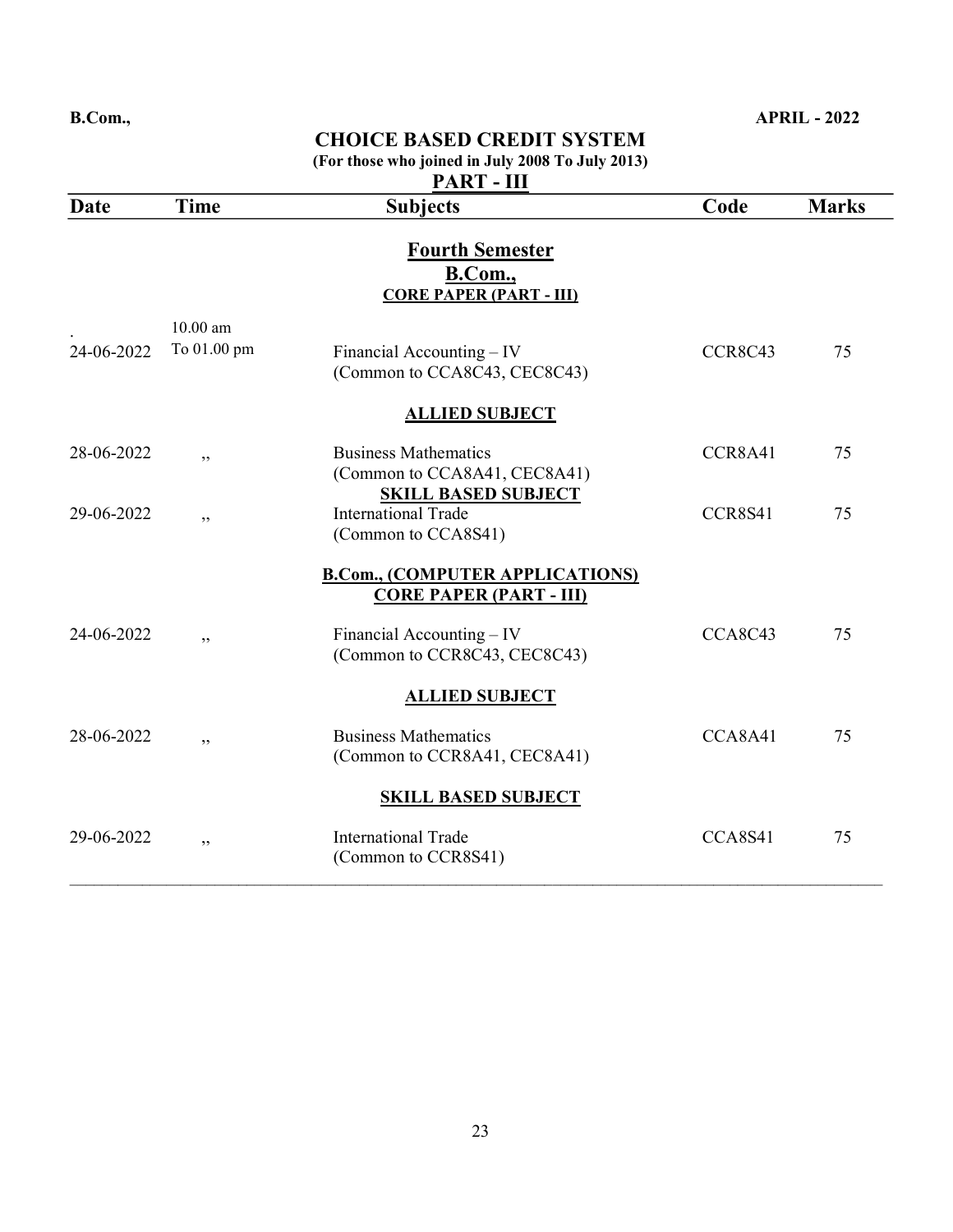| <b>PART - III</b>          |                           |                                                               |                |              |
|----------------------------|---------------------------|---------------------------------------------------------------|----------------|--------------|
| <b>Date</b>                | <b>Time</b>               | <b>Subjects</b>                                               | Code           | <b>Marks</b> |
|                            |                           | <b>B.Com., (E-COMMERCE)</b><br><b>CORE PAPER (PART - III)</b> |                |              |
| 24-06-2022                 | $10.00$ am<br>To 01.00 pm | Financial Accounting $-$ IV<br>(Common to CCR8C43, CCA8C43)   | <b>CEC8C43</b> | 75           |
|                            |                           | <b>B.Com., (CORPORATE SECRETARYSHIP)</b>                      |                |              |
|                            |                           | <b>CORE PAPER (PART - III)</b>                                |                |              |
| 22-06-2022                 | $10.00$ am<br>To 01.00 pm | Advanced Financial Accounting - II                            | CCS8C41        | 75           |
| 23-06-2022                 | , ,                       | Company Law and Secretarial Practice - II                     | <b>CCS8C42</b> | 75           |
|                            |                           | <b>ALLIED SUBJECT</b>                                         |                |              |
| 24-06-2022                 | , ,                       | Managerial Economics                                          | CCS8A41        | 75           |
| <b>SKILL BASED SUBJECT</b> |                           |                                                               |                |              |
| 27-06-2022                 | , ,                       | Law of Torts                                                  | CCS8S41        | 75           |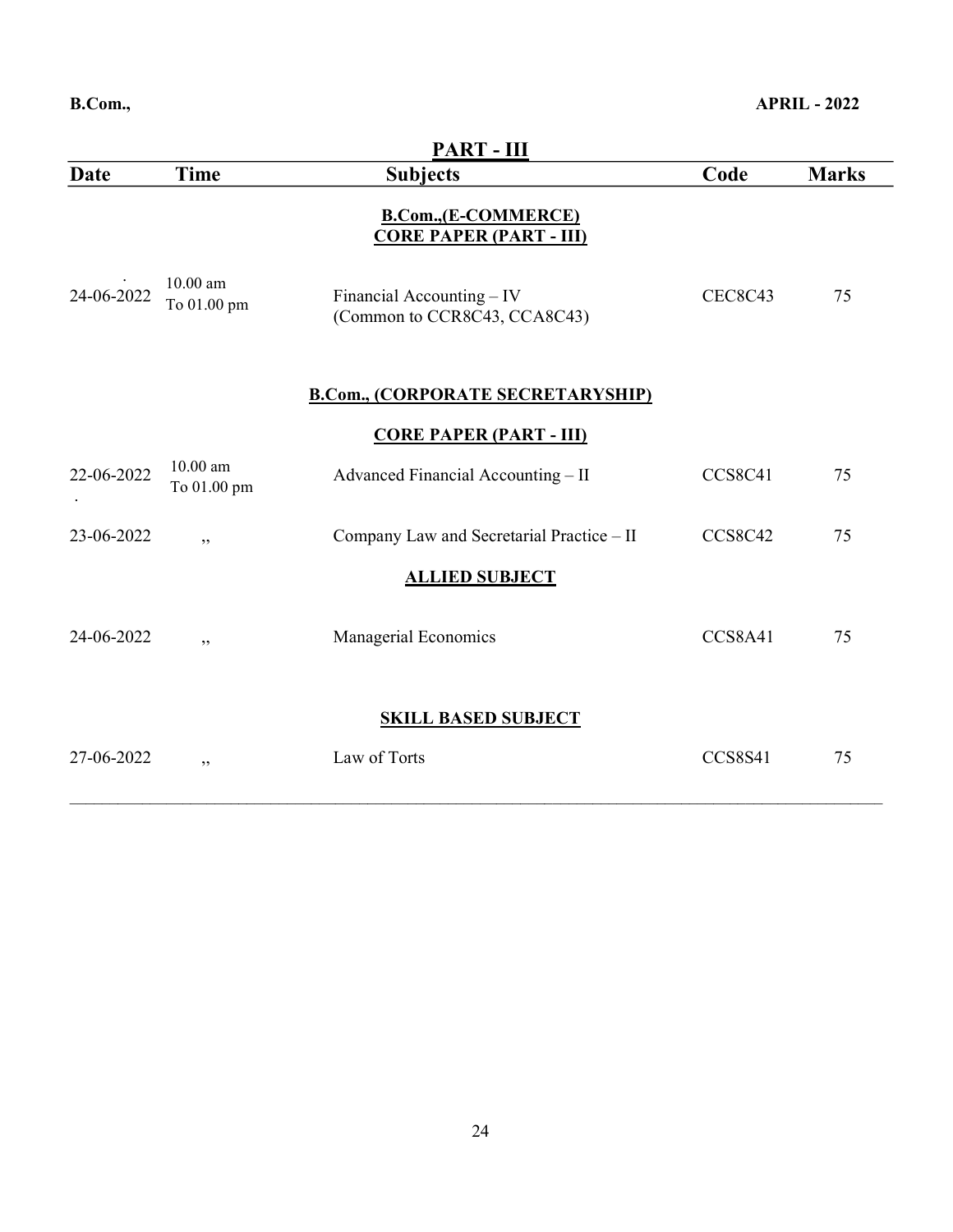(For those who joined in July 2018 Onwards)

| Date                                                         | <b>Time</b>             | <b>Subjects</b>                                                                                            | Code    | <b>Marks</b> |  |  |
|--------------------------------------------------------------|-------------------------|------------------------------------------------------------------------------------------------------------|---------|--------------|--|--|
| <b>THIRD SEMESTER</b><br><b>B.COM.,</b><br><b>CORE PAPER</b> |                         |                                                                                                            |         |              |  |  |
| 22-06-2022                                                   | 02.00 pm<br>To 05.00 pm | Banking Theory low & Practice<br>(Common to CCPKC34)                                                       | CCRJC31 | 75           |  |  |
| 23-06-2022                                                   | , ,                     | Fundamentals of Company Law                                                                                | CCRJC32 | 75           |  |  |
| 24-06-2022                                                   | ,,                      | Financial Accounting -III<br>(Common to CCAJC32/CECJC32/CCSJC31/CCPKC31)                                   | CCRJC33 | 75           |  |  |
| 27-06-2022                                                   | ,,                      | <b>Business Statistics</b><br>(Common to CCAJC33//CECJC33/CCSJC33/CBKJC35)                                 | CCRJC34 | 75           |  |  |
| 28-06-2022                                                   | ,,                      | Cost Accounting<br>(Common to CCAJC34, CECJC34, CCSJC34/CCPKC32)<br><u>SKILL BASED SUBJECT (PART - IV)</u> | CCRJC35 | 75           |  |  |
| 29-06-2022                                                   | ,,                      | <b>Fundamentals of Computers</b><br>(Common to CCSJS31/CBKJS31)                                            | CCRJS31 | 75           |  |  |
|                                                              |                         | <b>B.Com., (COMPUTER APPLICATIONS)</b><br><b>CORE PAPER (PART - III)</b>                                   |         |              |  |  |
| 23-06-2022                                                   | , ,                     | Database Application                                                                                       | CCAJC31 | 75           |  |  |
| 24-06-2022                                                   | ,,                      | Financial Accounting -III<br>(Common to CCRJC33/CECJC32/CCSJC31/CCPKC31)                                   | CCAJC32 | 75           |  |  |
| 27-06-2022                                                   | ,,                      | <b>Business Statistics</b><br>(Common to CCRJC34//CECJC33/CCSJC33/CBKJC35)                                 | CCAJC33 | 75           |  |  |
| 28-06-2022                                                   | ,,                      | Cost Accounting<br>(Common to CCRJC35, CECJC34, CCSJC34/CCPKC32)                                           | CCAJC34 | 75           |  |  |
|                                                              |                         | <b>SKILL BASED SUBJECT (PART - IV)</b>                                                                     |         |              |  |  |
| 29-06-2022                                                   | ,,                      | <b>Retail Marketing</b>                                                                                    | CCAJS31 | 75           |  |  |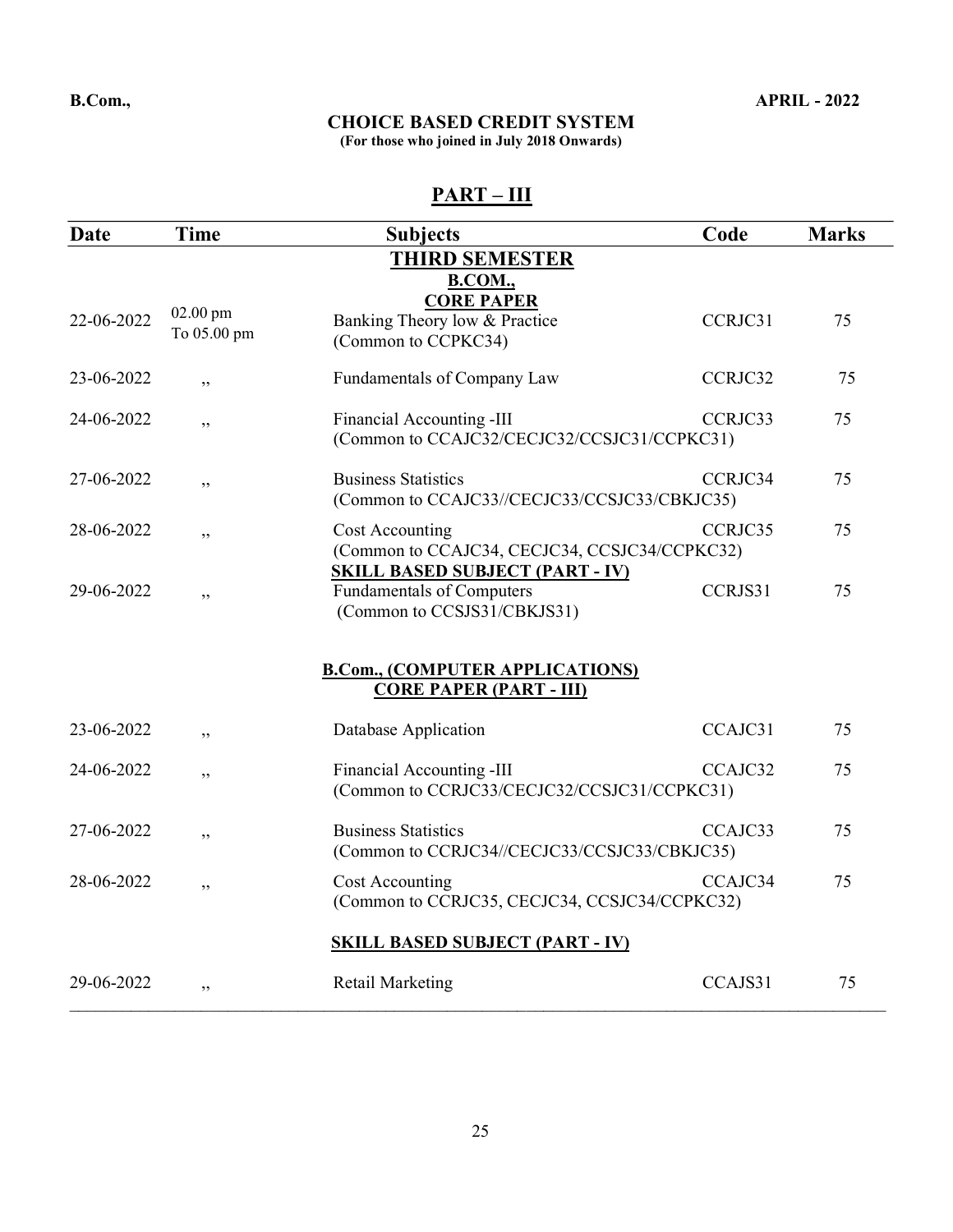#### CHOICE BASED CREDIT SYSTEM (For those who joined in July 2018 Onwards)  $\frac{\dot{P}ART - III}{P_{P}$

| Date       | <b>Time</b>               | <b>Subjects</b>                                                           | Code    | <b>Marks</b> |
|------------|---------------------------|---------------------------------------------------------------------------|---------|--------------|
|            |                           | <b>B.Com., (E - COMMERCE)</b><br><b>CORE PAPER (PART - III)</b>           |         |              |
| 22-06-2022 | $02.00$ pm<br>To 05.00 pm | Multimedia                                                                | CECJC31 | 75           |
| 24-06-2022 | ,,                        | Financial Accounting -III<br>(Common to CCRJC33/CCAJC32/CCSJC31/CCPKC31)  | CECJC32 | 75           |
| 27-06-2022 | ,,                        | <b>Business Statistics</b><br>(Common to CCRJC34//CCAJC33/CCSJ33/CBKJC35) | CECJC33 | 75           |
| 28-06-2022 | ,,                        | Cost Accounting<br>(Common to(CCRJ35/CCAJC34/CCSJC34/CCPKC32)             | CECJC34 | 75           |
|            |                           | <b>SKILL BASED SUBJECT (PART - IV)</b>                                    |         |              |
| 29-06-2022 | , ,                       | M s-Office& Tally Theory                                                  | CECJS31 | 75           |
|            |                           | <b>B.Com., (BANKING)</b><br><b>CORE PAPER</b>                             |         |              |
| 22-06-2022 | , ,                       | <b>Business Environment</b>                                               | CBKJC31 | 75           |
| 23-06-2022 | ,,                        | Marketing                                                                 | CBKJC32 | 75           |
| 24-06-2022 | ,,                        | Financial Accounting - I                                                  | CBKJC33 | 75           |
| 28-06-2022 | ,,                        | <b>Banking Law</b>                                                        | CBKJC34 | 75           |
| 27-06-2022 | ,,                        | <b>Business Statistics</b><br>(Common to CCRJC34//CCAJC33/CCSJ33/CECJC33) | CBKJC35 | 75           |
|            |                           | <b>SKILL BASED SUBJECT (PART - IV)</b>                                    |         |              |
| 29-06-2022 | , ,                       | <b>Fundamentals of Computer</b><br>(Common to CCRJS31/CCSJS31)            | CBKJS31 | 75           |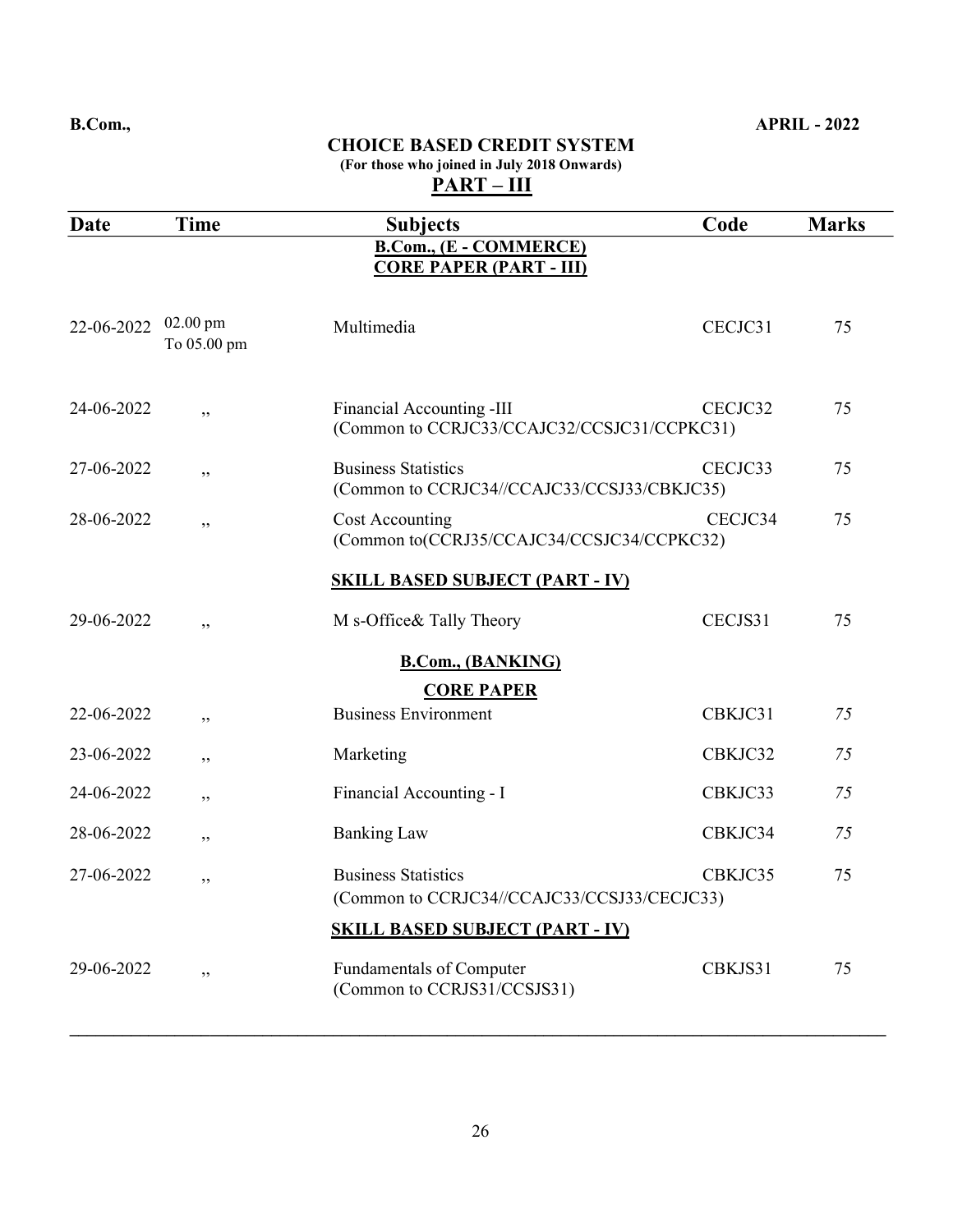(For those who joined in July 2018 Onwards)

| <b>Date</b>                            | <b>Time</b>               | <b>Subjects</b>                                                                                  | Code    | <b>Marks</b> |  |
|----------------------------------------|---------------------------|--------------------------------------------------------------------------------------------------|---------|--------------|--|
|                                        |                           | <b>B.Com., (CORPORATE SECRETARYSHIP)</b>                                                         |         |              |  |
|                                        |                           | $PART - III$                                                                                     |         |              |  |
| 24-06-2022                             | $02.00$ pm<br>To 05.00 pm | <b>CORE PAPER</b><br>Financial Accounting -III<br>(Common to CCRJC33/CCAJC32/CECJC32/CCPKC31)    | CCSJC31 | 75           |  |
| 23-06-2022                             | ,,                        | Company Law<br>(Common to(CCPKC33)                                                               | CCSJC32 | 75           |  |
| 27-06-2022                             | ,,                        | <b>Business Statistics</b>                                                                       | CCSJC33 | 75           |  |
|                                        |                           | (Common to CCRJC34//CCAJC33/CECJC33/CBKJC35)                                                     |         |              |  |
| 28-06-2022                             | ,,                        | Cost Accounting<br>(Common to(CCRJ35/CCAJC34/CECJC34/CCPKC32)                                    | CCSJC34 | 75           |  |
|                                        |                           | <b>ALLIED SUBJECT</b>                                                                            |         |              |  |
| 22-06-2022                             | ,,                        | Fundamentals of marketing                                                                        | CCSJA31 | 75           |  |
|                                        |                           | <b>SKILL BASED SUBJECT(PART - IV)</b>                                                            |         |              |  |
| 29-06-2022                             | , ,                       | <b>Fundamentals of Computer</b><br>(Common to CCRJS31/CBKJS31)                                   | CCSJS31 | 75           |  |
|                                        |                           |                                                                                                  |         |              |  |
|                                        |                           | <b>B.Com., (PROFESSIONAL ACCOUNTING)</b>                                                         |         |              |  |
| 24-06-2022                             | ,,                        | <b>CORE PAPER</b><br>Financial Accounting -III<br>(Common to CCRJC33, CCAJC32, CECJC32, CCSJC31) | CCPKC31 | 75           |  |
| 28-06-2022                             | ,,                        | Cost Accounting<br>(Common to CCRJC35, CCAJC34, CECJC34, CCSJC34)                                | CCPKC32 | 75           |  |
| 23-06-2022                             | ,,                        | Company Law<br>(Common to CCSJC32)                                                               | CCPKC33 | 75           |  |
| 22-06-2022                             | ,,                        | Banking Theory Law and Practice<br>(Common to CCRJC31)                                           | CCPKC34 | 75           |  |
| 27-06-2022                             | ,,                        | <b>ALLIED SUBJECT</b><br><b>Business Statistics</b>                                              | CCPKA31 | 75           |  |
| <b>SKILL BASED SUBJECT (PART - IV)</b> |                           |                                                                                                  |         |              |  |
| 29-06-2022                             | , ,                       | Human Resource Management                                                                        | CCPKS31 | 75           |  |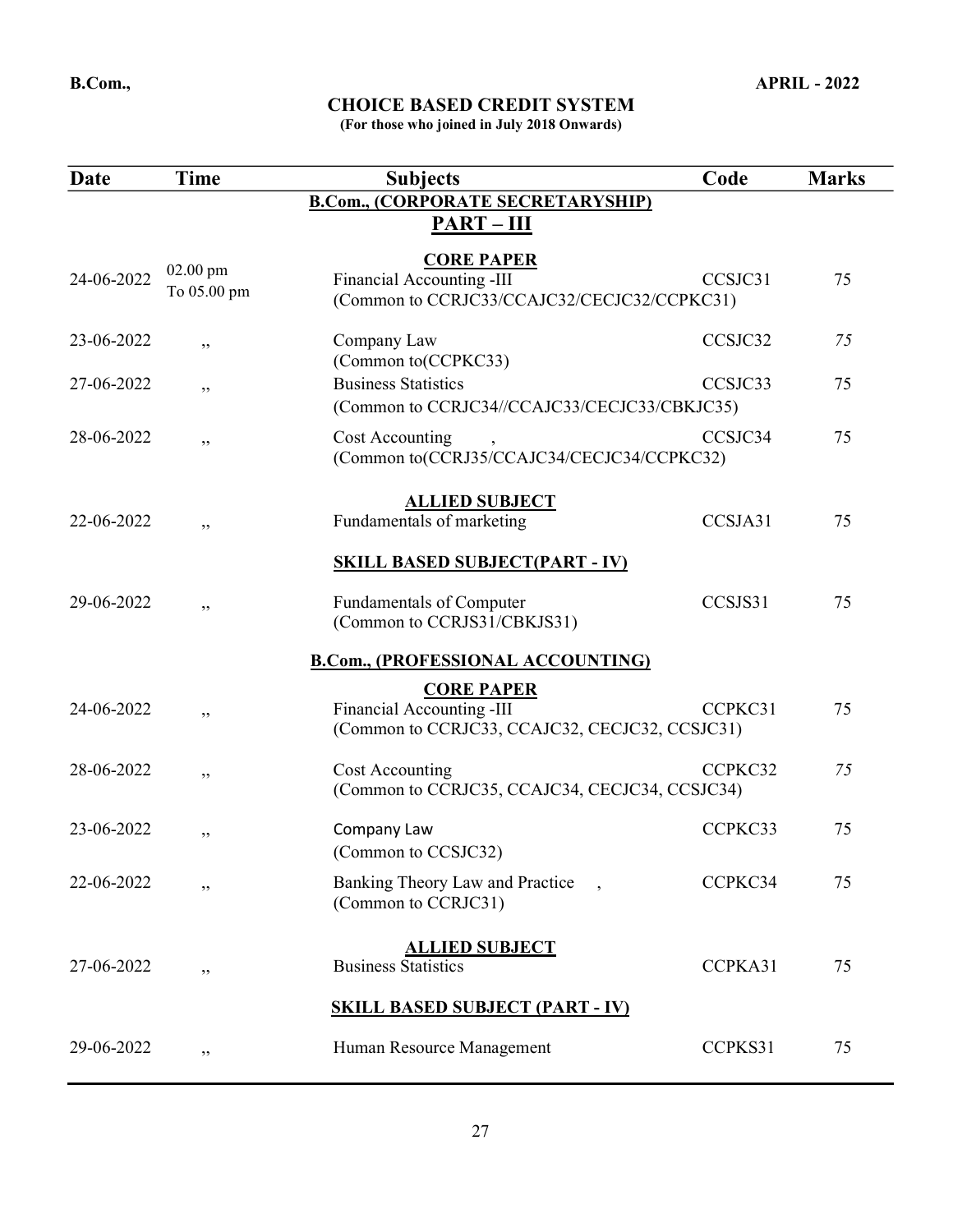(For those who joined in July 2013 To July 2018)

| Date                                                  | <b>Time</b>               | <b>Subjects</b>                                                          | Code    | <b>Marks</b> |  |  |
|-------------------------------------------------------|---------------------------|--------------------------------------------------------------------------|---------|--------------|--|--|
| <b>THIRD SEMESTER</b><br>B.COM.,<br><b>CORE PAPER</b> |                           |                                                                          |         |              |  |  |
| 22-06-2022                                            | $02.00$ pm<br>To 05.00 pm | Banking Theory Law & Practice                                            | CCRDC31 | 75           |  |  |
| 23-06-2022                                            | , ,                       | Elements Of Company Law                                                  | CCRDC32 | 75           |  |  |
| 24-06-2022                                            | , ,                       | Financial Accounting – III<br>(Common to CCADC32, CECDC33)               | CCRDC33 | 75           |  |  |
| 27-06-2022                                            | ,,                        | <b>Business Statistics</b><br>(Common to CCADC33, CECDC34)               | CCRDC34 | 75           |  |  |
| 28-06-2022                                            | , ,                       | <b>Cost Accounting</b><br>(Common to CCADC34, CECDC35)                   | CCRDC35 | 75           |  |  |
| 29-06-2022                                            | , ,                       | <b>SKILL BASED SUBJECT(Part IV)</b><br>Fundamentals Of Computer          | CCRDS31 | 75           |  |  |
|                                                       |                           | <b>B.Com., (COMPUTER APPLICATIONS)</b><br><b>CORE PAPER (PART - III)</b> |         |              |  |  |
| 22-06-2022                                            | ,,                        | Database Application                                                     | CCADC31 | 75           |  |  |
| 24-06-2022                                            | , ,                       | Financial Accounting - III<br>(Common to CCRDC33, CECDC33)               | CCADC32 | 75           |  |  |
| 27-06-2022                                            | ,,                        | <b>Business Statistics</b><br>(Common to CCRDC34, CECDC34)               | CCADC33 | 75           |  |  |
| 28-06-2022                                            | , ,                       | Cost Accounting<br>(Common to CCRDC35, CECDC35)                          | CCADC34 | 75           |  |  |
|                                                       |                           | <b>SKILL BASED SUBJECT (PART - IV)</b>                                   |         |              |  |  |
| 29-06-2022                                            | , ,                       | <b>Retail Marketing</b>                                                  | CCADS31 | 75           |  |  |
|                                                       |                           |                                                                          |         |              |  |  |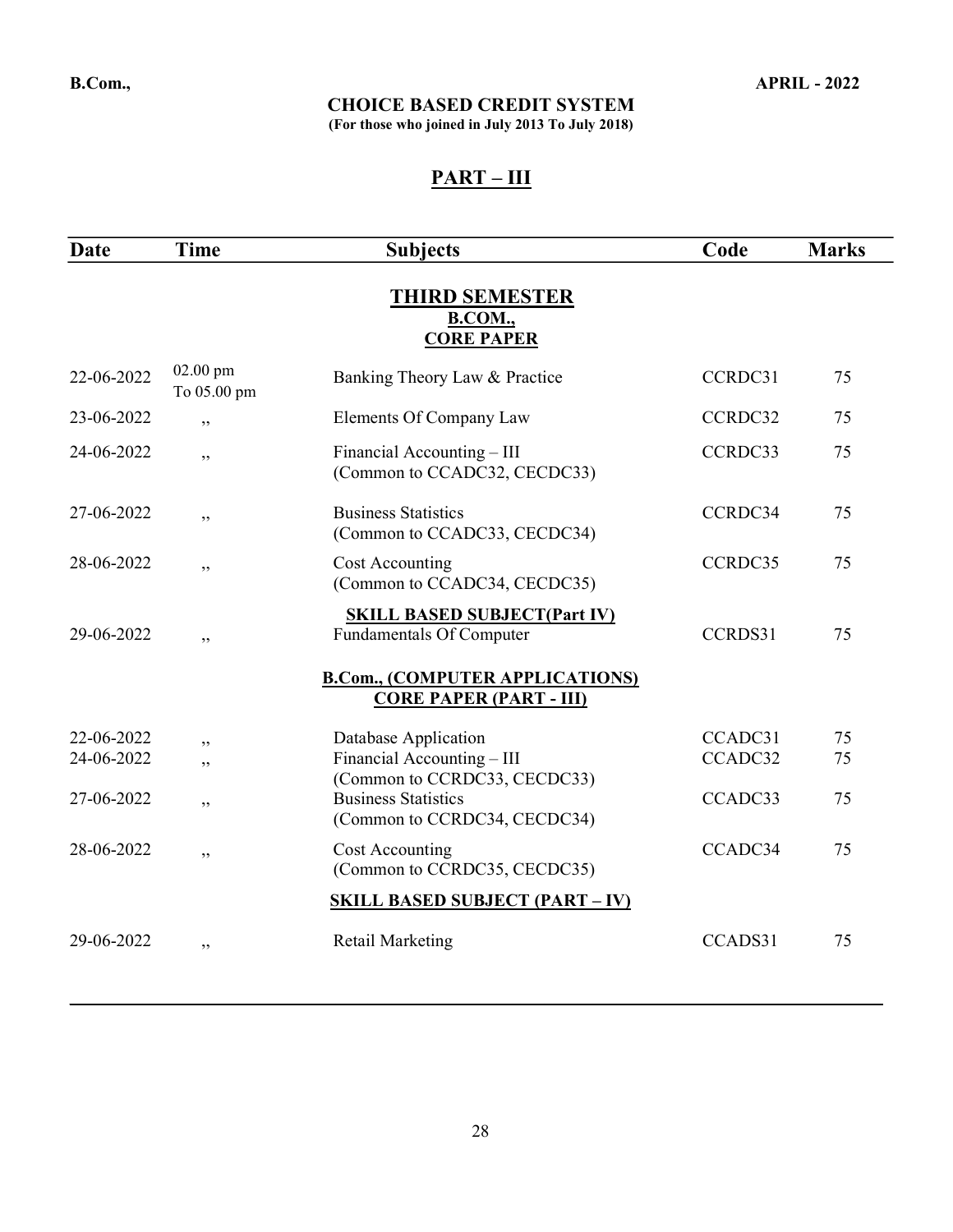#### (For those who joined in July 2013 To July 2018)

| Date       | <b>Time</b>                       | <b>Subjects</b>                                            | Code    | <b>Marks</b> |
|------------|-----------------------------------|------------------------------------------------------------|---------|--------------|
|            |                                   | B.Com., (E - COMMERCE)<br><b>CORE PAPER (PART - III)</b>   |         |              |
| 24-06-2022 | $02.00 \text{ pm}$<br>To 05.00 pm | Financial Accounting – III<br>(Common to CCRDC33, CCADC32) | CECDC33 | 75           |
| 27-06-2022 | , ,                               | <b>Business Statistics</b><br>(Common to CCRDC34, CCADC33) | CECDC34 | 75           |
| 28-06-2022 | , ,                               | Cost Accounting<br>(Common to CCRDC35, CCADC34)            | CECDC35 | 75           |

 $\bm{N}$  , and the contribution of the contribution of the contribution of the contribution of the contribution of the contribution of the contribution of the contribution of the contribution of the contribution of the con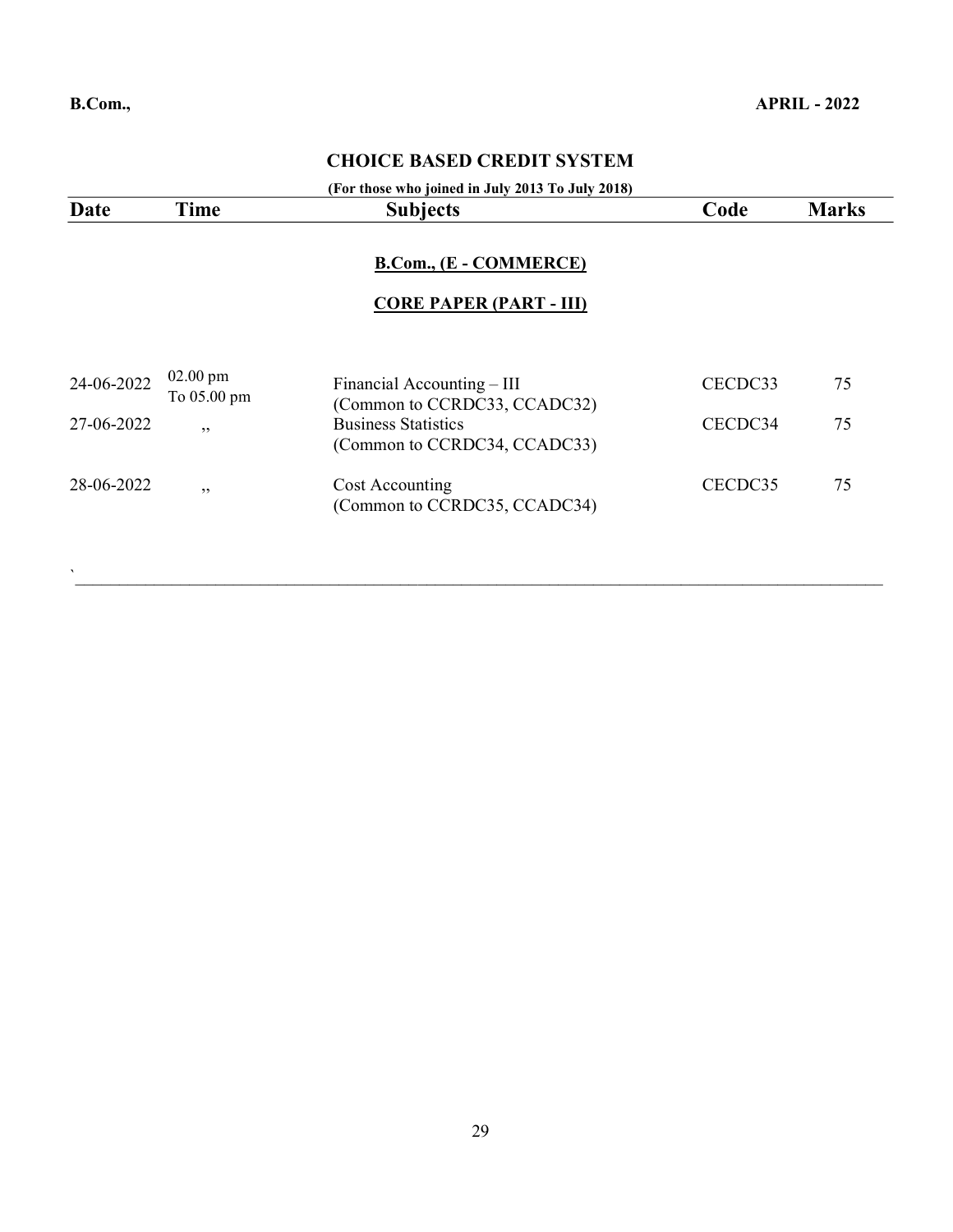#### CHOICE BASED CREDIT SYSTEM

(For those who joined in July 2018 Onwards)

| $PART - III$ |                         |                                                                    |         |              |
|--------------|-------------------------|--------------------------------------------------------------------|---------|--------------|
| Date         | <b>Time</b>             | <b>Subjects</b>                                                    | Code    | <b>Marks</b> |
|              |                         | <b>SECOND SEMESTER</b><br><b>B.COM.</b> ,<br><b>CORE PAPER</b>     |         |              |
| 30-06-2022   | 10.00 am<br>To 01.00 pm | Principles of Management                                           | CCRJC21 | 75           |
| 01-07-2022   | ,                       | Financial Accounting - II<br>(Common to CCAJC22, CECJC22/CCSJC21)  | CCRJC22 | 75           |
|              |                         | <b>ALLIED SUBJECT</b>                                              |         |              |
| 02-07-2022   | ,                       | Economic Development of India<br>(Common to CBKJA21/CCPKA21)       | CCRJA21 | 75           |
|              |                         | <b>B.Com., (COMPUTER APPLICATIONS)</b>                             |         |              |
| 30-06-2022   | ,,                      | <b>Business Application Programming</b><br>MS-Office               | CCAJC21 | 75           |
| 01-07-2022   | , ,                     | Financial Accounting - II<br>(Common to CCRJC22, CECJC22, CCSJC21) | CCAJC22 | 75           |
|              |                         | B. Com., (E - COMMERCE)                                            |         |              |
| 30-06-2022   | , ,                     | Client – Server Computing                                          | CECJC21 | 75           |
| 01-07-2022   | ,,                      | Financial Accounting - II<br>(Common to CCRJC22, CCAJC22, CCSJC21) | CECJC22 | 75           |
|              |                         |                                                                    |         |              |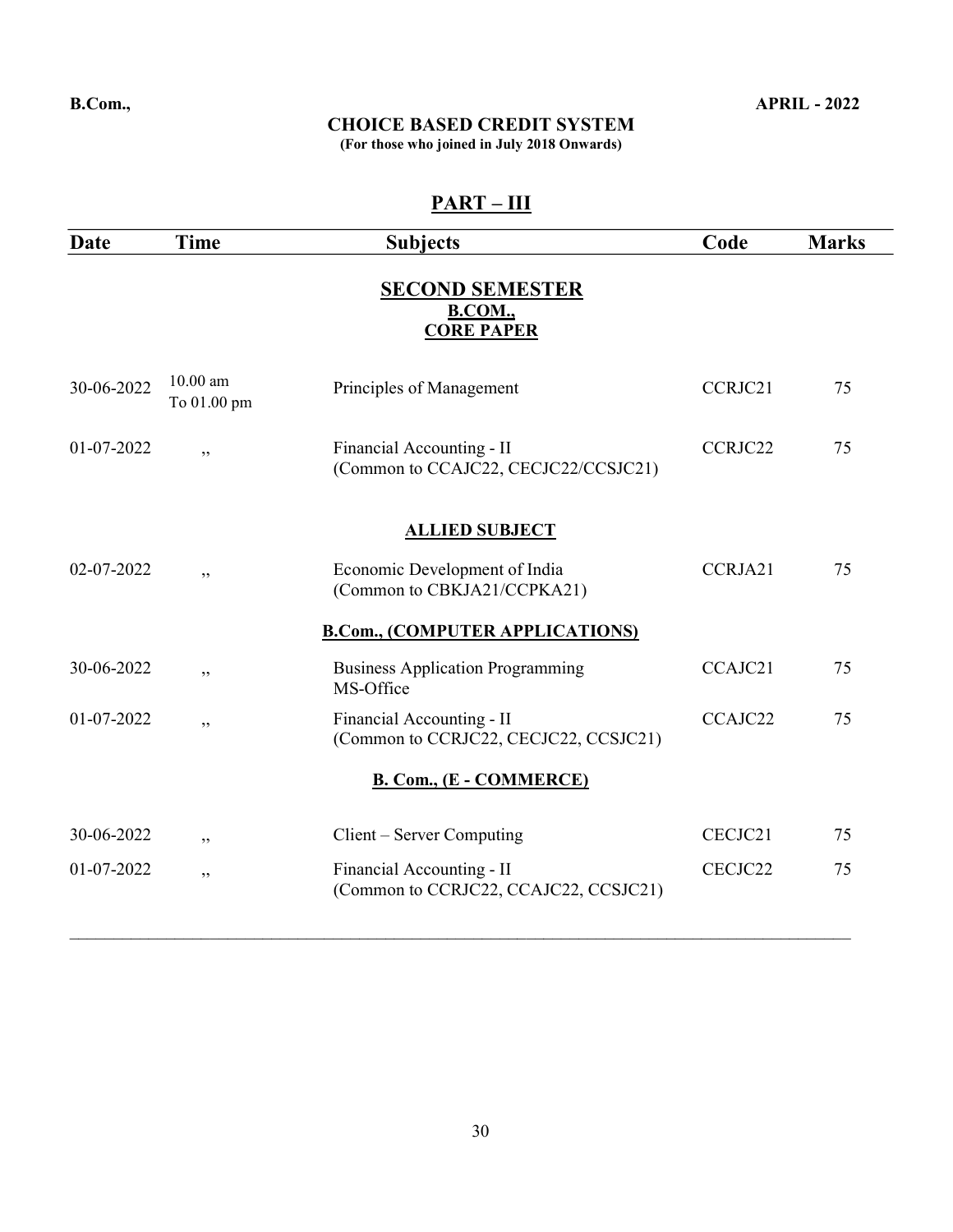#### CHOICE BASED CREDIT SYSTEM

(For those who joined in July 2018 Onwards)

| Date       | <b>Time</b>               | <b>Subjects</b>                                                  | Code    | <b>Marks</b> |
|------------|---------------------------|------------------------------------------------------------------|---------|--------------|
|            |                           |                                                                  |         |              |
|            |                           | <b>B.Com., (BANKING)</b>                                         |         |              |
|            |                           | <b>CORE PAPER</b>                                                |         |              |
| 30-06-2022 | $10.00$ am<br>To 01.00 pm | <b>Rural Banking</b>                                             | CBKJC21 | 75           |
| 01-07-2022 | , ,                       | <b>Commercial Banking</b>                                        | CBKJC22 | 75           |
|            |                           | <b>ALLIED SUBJECT</b>                                            |         |              |
| 02-07-2022 | , ,                       | Economic Development of India<br>(Common to CCRJA21/CCPKA21)     | CBKJA21 | 75           |
|            |                           |                                                                  |         |              |
|            |                           | <b>B.Com., (CORPORATE SECRETARYSHIP)</b>                         |         |              |
| 01-07-2022 | ,,                        | <b>CORE PAPER</b><br>Financial Accounting - II                   | CCSJC21 | 75           |
|            |                           | (Common to CCRJC22, CCAJC22, CECJC22)                            |         |              |
| 30-06-2022 | ,,                        | <b>Business Environment</b>                                      | CCSJC22 | 75           |
|            |                           | <b>ALLIED PAPER</b>                                              |         |              |
| 02-07-2022 | , ,                       | Indian Economy                                                   | CCSJA21 | 75           |
|            |                           | <b>SECOND SEMESTER</b><br><b>B.COM., PROFESSIONAL ACCOUNTING</b> |         |              |
|            |                           | <b>CORE PAPER</b>                                                |         |              |
| 01-07-2022 | , ,                       | Financial Accounting - II                                        | CCPKC21 | 75           |
|            |                           | (Common to CCRJC22, CCAJC22, CECJC22, CCSJC21)                   |         |              |
| 30-06-2022 | ,,                        | <b>Marketing Management</b>                                      | CCPKC22 | 75           |
|            |                           | <b>ALLIED PAPER</b>                                              |         |              |
| 02-07-2022 | , ,                       | Economic development of India                                    | CCPKA21 | 75           |
|            |                           | (Common to CCRJA21, CBKJA21)                                     |         |              |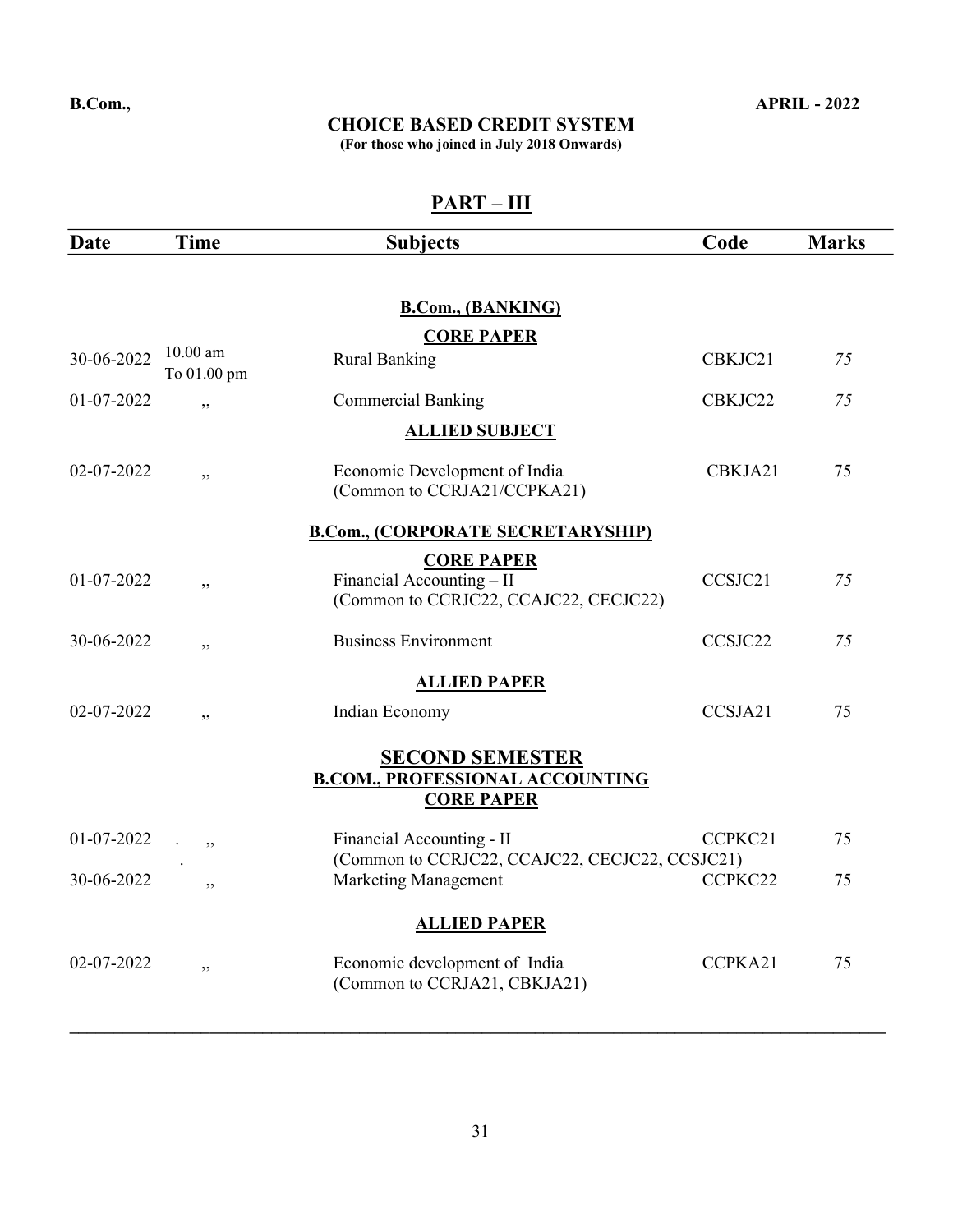## CHOICE BASED CREDIT SYSTEM

(For those who joined in July 2013 To July 2018)

| Date       | <b>Time</b>               | <b>Subjects</b>                                                | Code    | <b>Marks</b>        |
|------------|---------------------------|----------------------------------------------------------------|---------|---------------------|
|            |                           | <b>SECOND SEMESTER</b><br><b>B.COM.</b> ,                      |         |                     |
| 30-06-2022 | $10.00$ am<br>To 01.00 pm | <b>CORE PAPER</b><br>Economic Development of India             | CCRDC21 | 75                  |
| 01-07-2022 | , ,                       | Principles of Management                                       | CCRDC22 | 75                  |
| 02-07-2022 | , ,                       | Financial Accounting - II<br>(Common to CCADC22, CECDC22)      | CCRDC23 | 75                  |
|            |                           | <b>B.Com., (COMPUTER APPLICATIONS)</b>                         |         |                     |
| 30-06-2022 | ,,                        | <b>Business Application Programming</b>                        | CCADC21 | 75                  |
| 02-07-2022 | ,,                        | Financial Accounting - II<br>(Common to CCRDC23, CECDC22)      | CCADC22 | 75                  |
|            |                           | <b>B. Com., (E - COMMERCE)</b>                                 |         |                     |
|            |                           | <b>CORE PAPER</b>                                              |         |                     |
| 02-07-2022 | ,,                        | Financial Accounting - II<br>(Common to CCRDC23, CCADC22)      | CECDC22 | 75                  |
| B.Com.,    |                           |                                                                |         | <b>APRIL - 2022</b> |
|            |                           | <b>CHOICE BASED CREDIT SYSTEM</b>                              |         |                     |
|            |                           | (For those who joined in July 2008 To July 2013)<br>PART - III |         |                     |
| Date       | <b>Time</b>               | <b>Subjects</b>                                                | Code    | <b>Marks</b>        |
|            |                           | <b>SECOND SEMESTER</b><br>B.Com.,<br><b>CORE PAPER</b>         |         |                     |
| 30-06-2022 | $10.00$ am<br>To 01.00 pm | Industrial Organization                                        | CCR8C21 | 75                  |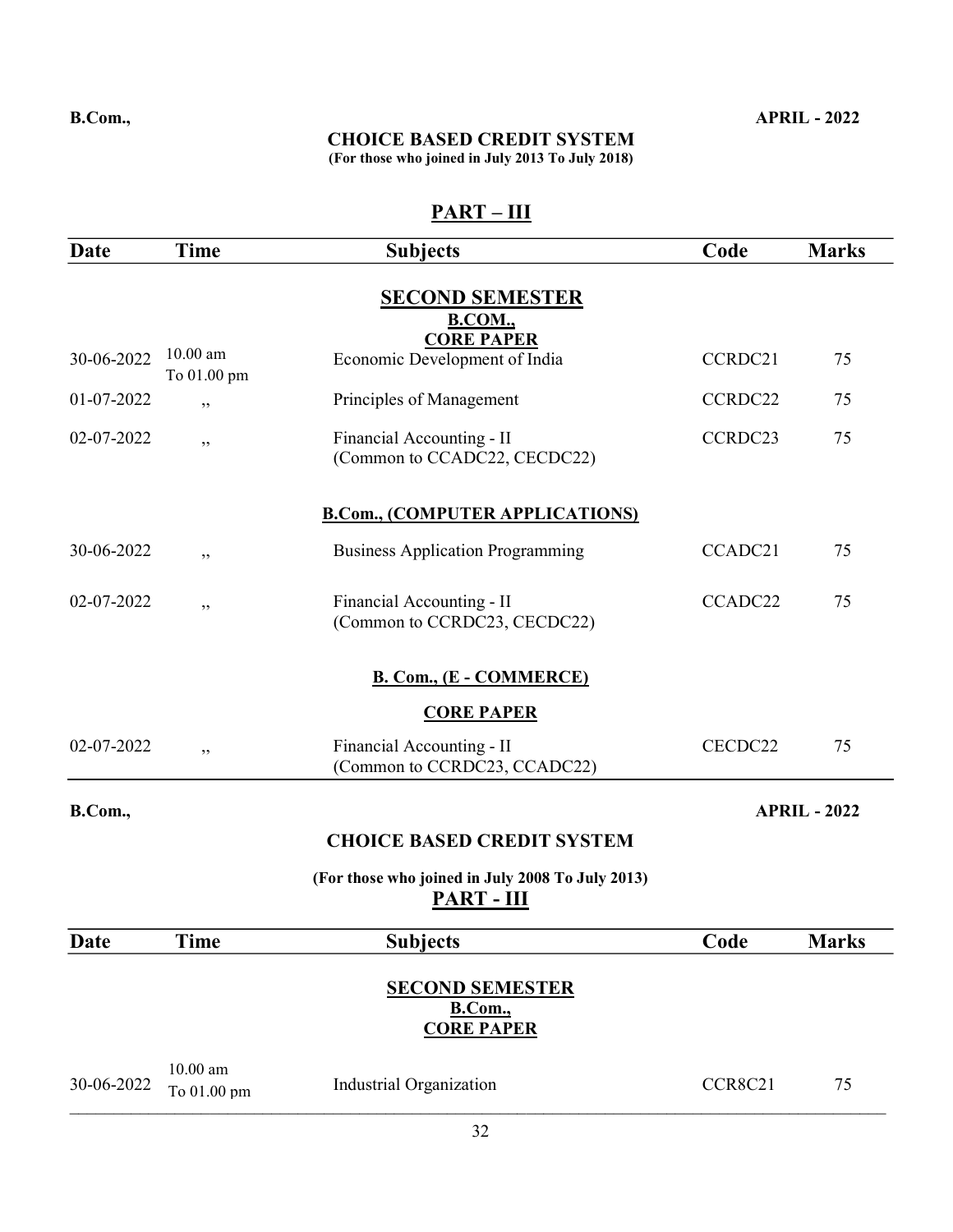(For those who joined in July 2018 Onwards)

| <b>Date</b> | Time                    | <b>Subjects</b>                                                           | Code    | <b>Marks</b> |
|-------------|-------------------------|---------------------------------------------------------------------------|---------|--------------|
|             |                         | <b>FIRST SEMESTER</b><br><b>B.COM.</b> ,<br><b>CORE PAPER</b>             |         |              |
| 30-06-2022  | 02.00 pm<br>To 05.00 pm | Marketing                                                                 | CCRJC11 | 75           |
| 01-07-2022  | , ,                     | Financial Accounting - I<br>(Common to CCAJC12, CCSJC11, CECJC12/CCPKC11) | CCRJC12 | 75           |
|             |                         | <b>ALLIED SUBJECT</b>                                                     |         |              |
| 02-07-2022  | , ,                     | Managerial Economics<br>(Common to CCSJA11/CCPKA11)                       | CCRJA11 | 75           |
|             |                         | <b>B.Com., (COMPUTER APPLICATIONS)</b>                                    |         |              |
| 30-06-2022  | , ,                     | Introduction to PC Software and<br>MS-Office                              | CCAJC11 | 75           |
| 01-07-2022  | ,,                      | Financial Accounting - I<br>(Common to CCRJC12, CCSJC11, CECJC12/CCPKC11) | CCAJC12 | 75           |
|             |                         |                                                                           |         |              |
|             |                         | <b>B. Com., (E - COMMERCE)</b>                                            |         |              |
|             |                         | <b>CORE PAPER</b>                                                         |         |              |
| 30-06-2022  | ,,                      | <b>Fundamentals of Computers</b>                                          | CECJC11 | 75           |
| 01-07-2022  | , ,                     | Financial Accounting - I<br>(Common to CCRJC12, CCAJC12, CCSJC11/CCPKC11) | CECJC12 | 75           |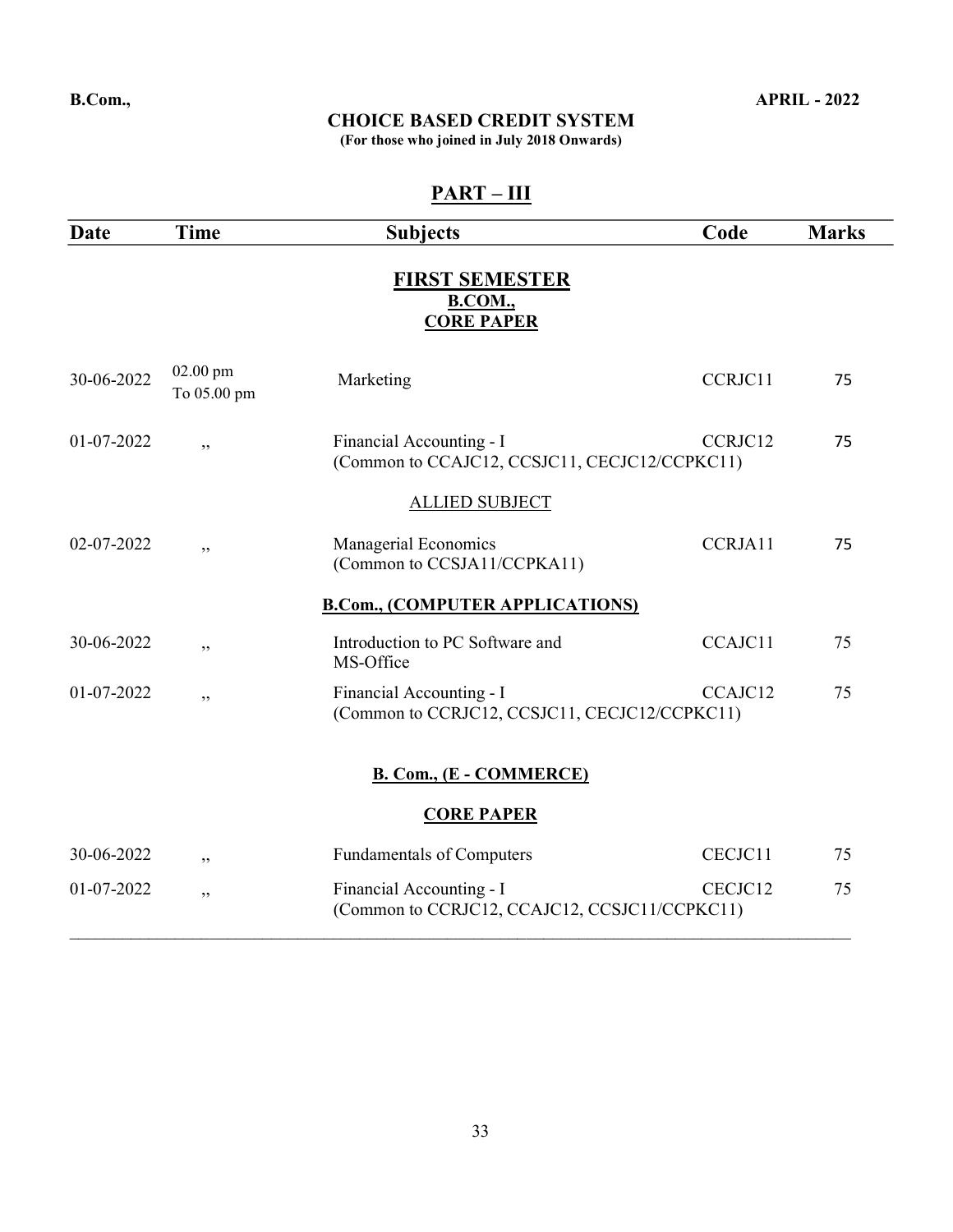(For those who joined in July 2018 Onwards)

| Date       | <b>Time</b>               | <b>Subjects</b>                                                                     | Code    | <b>Marks</b> |  |  |
|------------|---------------------------|-------------------------------------------------------------------------------------|---------|--------------|--|--|
|            |                           | <b>B.Com., (BANKING)</b>                                                            |         |              |  |  |
|            |                           | <b>CORE PAPER</b>                                                                   |         |              |  |  |
| 30-06-2022 | $02.00$ pm<br>To 05.00 pm | Managerial Economics                                                                | CBKJC11 | 75           |  |  |
| 01-07-2022 | ,                         | Fundamentals of Company Law                                                         | CBKJC12 | 75           |  |  |
| 02-07-2022 | , ,                       | <b>Central Banking</b>                                                              | CBKJC13 | 75           |  |  |
|            |                           | <b>B.Com., (CORPORATE SECRETARYSHIP)</b>                                            |         |              |  |  |
|            |                           | <b>CORE PAPER</b>                                                                   |         |              |  |  |
| 01-07-2022 | ,,                        | Financial Accounting $-I$                                                           | CCSJC11 | 75           |  |  |
|            |                           | (Common to CCRJC12, CCAJC12, CECJC12/CCPKC11)                                       |         |              |  |  |
| 30-06-2022 | ,,                        | <b>Business Management</b>                                                          | CCSJC12 | 75           |  |  |
|            |                           | <b>ALLIED PAPER</b>                                                                 |         |              |  |  |
| 02-07-2022 | ,,                        | <b>Managerial Economics</b><br>(Common to CCRJA11/CCPKA11)<br><b>FIRST SEMESTER</b> | CCSJA11 | 75           |  |  |
|            |                           | <b>B.COM., PROFESSIONAL ACCOUNTING</b><br><b>CORE PAPER</b>                         |         |              |  |  |
|            |                           |                                                                                     |         |              |  |  |
| 01-07-2022 | , ,                       | Financial Accounting - I<br>(Common toCCRJC11, CCAJC12, CCSJC11, CECJC12)           | CCPKC11 | 75           |  |  |
| 30-06-2022 | ,,                        | Organisation And Management Fundamentals                                            | CCPKC12 | 75           |  |  |
|            |                           |                                                                                     |         |              |  |  |
|            |                           | <b>ALLIED SUBJECT</b>                                                               |         |              |  |  |
| 02-07-2022 | , ,                       | Managerial Economics<br>(Common to CCRJA11/CCSJA11)                                 | CCPKA11 | 75           |  |  |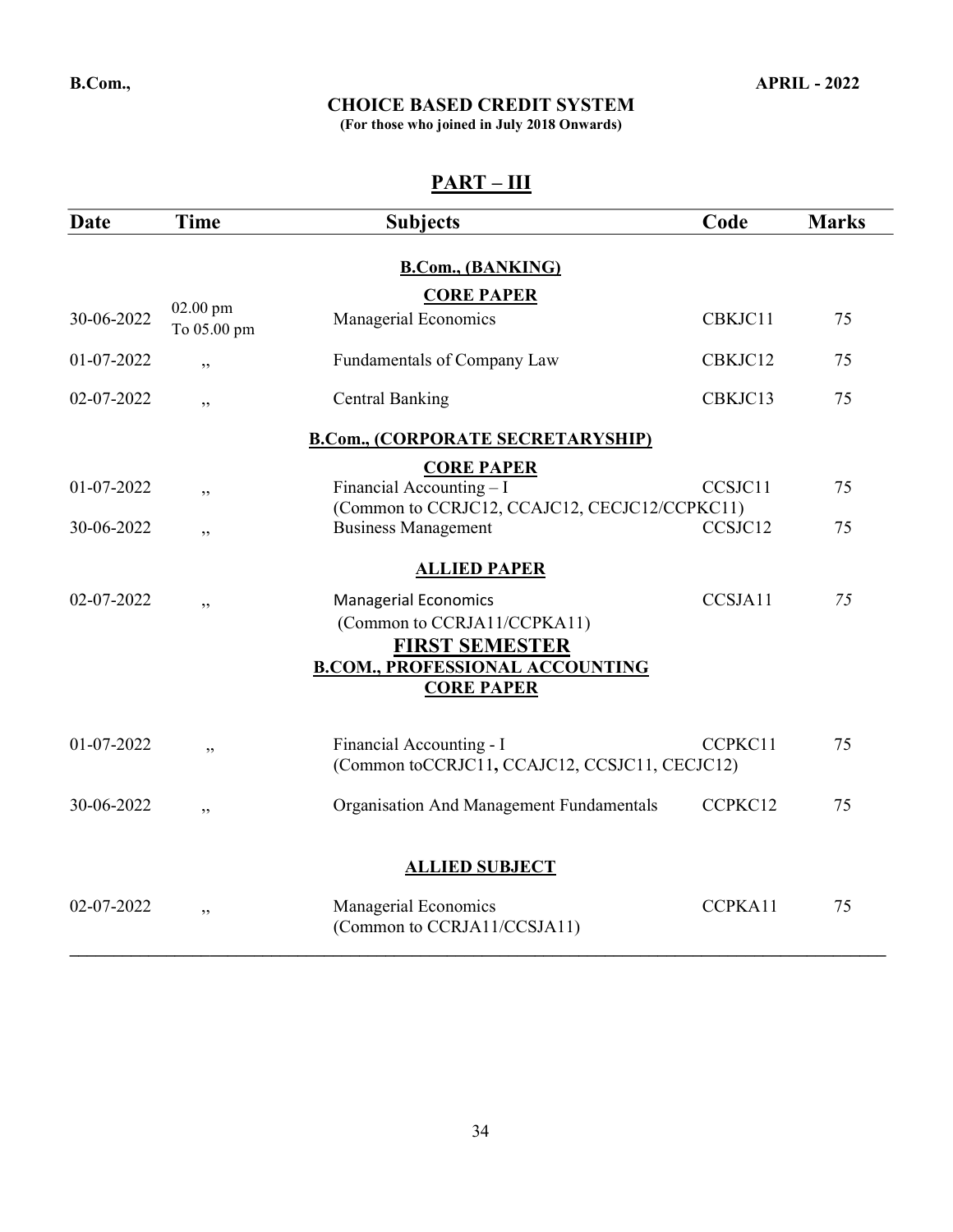(For those who joined in July 2013 To July 2018)

| Date       | <b>Time</b>               | <b>Subjects</b>                                          | Code    | <b>Marks</b> |
|------------|---------------------------|----------------------------------------------------------|---------|--------------|
|            |                           | <b>FIRST SEMESTER</b><br><b>B.COM.</b> ,                 |         |              |
| 30-06-2022 | $02.00$ pm<br>To 05.00 pm | <b>CORE PAPER</b><br>Managerial Economics                | CCRDC11 | 75           |
| 01-07-2022 | ,                         | Marketing                                                | CCRDC12 | 75           |
| 02-07-2022 | ,,                        | Financial Accounting - I<br>(Common to CCADC12, CECDC12) | CCRDC13 | 75           |
|            |                           | <b>B.Com., (COMPUTER APPLICATIONS)</b>                   |         |              |
| 30-06-2022 | , ,                       | Introduction to PC Software and<br>MS-Office             | CCADC11 | 75           |
| 02-07-2022 | ,,                        | Financial Accounting - I<br>(Common to CCRDC13, CECDC12) | CCADC12 | 75           |
|            |                           | <b>B. Com., (E - COMMERCE)</b>                           |         |              |
|            |                           | <b>CORE PAPER</b>                                        |         |              |
| 30-06-2022 | , ,                       | <b>Fundamentals of Computers</b>                         | CECDC11 | 75           |
| 02-07-2022 | , ,                       | Financial Accounting - I<br>(Common to CCRDC13, CCADC12) | CECDC12 | 75           |